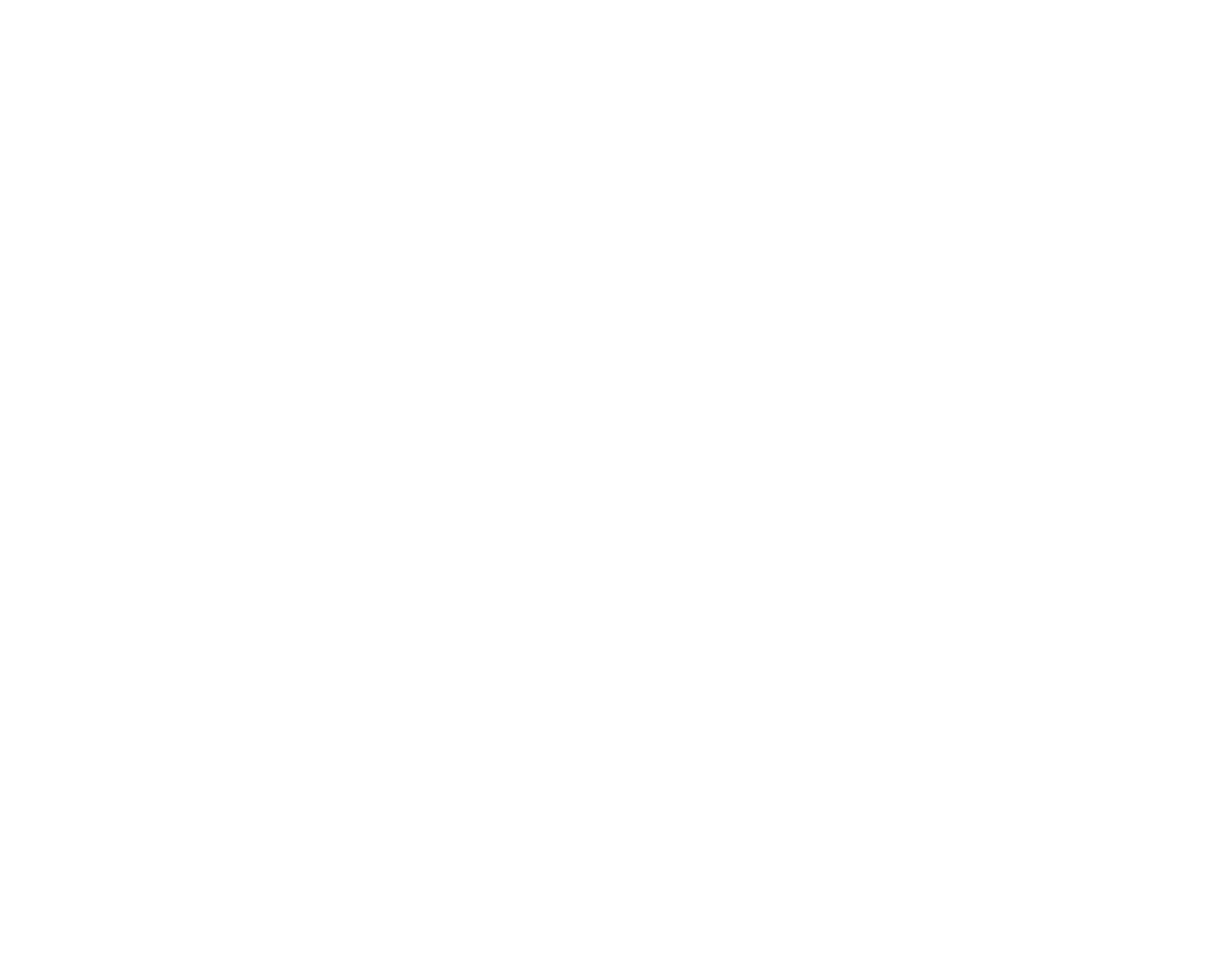#### District Name: GALENA PARK ISD **Texas Academic Performance Report** Total Students: 988 Campus Name: CUNNINGHAM MIDDLE **2017-18 Campus STAAR Performance** Grade Span: 07 - 08<br>Campus Number: 101910044 School Type: Middle Campus Number: 101910044

# TEXAS EDUCATION AGENCY

|                                    |      |              |                 |      |                                     |      |        |                    |                  |                                   | Two or                   |                      |                       |                 |
|------------------------------------|------|--------------|-----------------|------|-------------------------------------|------|--------|--------------------|------------------|-----------------------------------|--------------------------|----------------------|-----------------------|-----------------|
|                                    |      | <b>State</b> | <b>District</b> |      | African<br>Campus American Hispanic |      | White  | American<br>Indian | Asian            | <b>Pacific</b><br><b>Islander</b> | <b>More</b><br>Races     | <b>Special</b><br>Ed | Econ<br><b>Disadv</b> | EL<br>(Current) |
|                                    | 2017 | 19%          | 11%             | 5%   |                                     | 6%   |        |                    |                  |                                   |                          |                      | 4%                    | 4%              |
| End of Course Algebra I            |      |              |                 |      |                                     |      |        |                    |                  |                                   |                          |                      |                       |                 |
| At Approaches Grade Level or Above | 2018 | 83%          | 91%             | 100% | 100%                                | 100% |        |                    |                  |                                   |                          |                      | 100%                  | 100%            |
|                                    | 2017 | 83%          | 88%             | 100% | 100%                                | 100% | $\ast$ |                    | $\ast$           |                                   | $\ast$                   | $\ast$               | 100%                  | 100%            |
| At Meets Grade Level or Above      | 2018 | 55%          | 61%             | 99%  | 100%                                | 99%  | $\ast$ | $\ast$             |                  |                                   |                          |                      | 99%                   | 97%             |
|                                    | 2017 | 48%          | 49%             | 87%  | 80%                                 | 88%  |        |                    | $\ast$           |                                   | $\ast$                   | $\ast$               | 86%                   | 87%             |
| At Masters Grade Level             | 2018 | 32%          | 34%             | 82%  | 81%                                 | 83%  | $\ast$ | $\ast$             | $\sim$           |                                   | $\overline{\phantom{a}}$ | $\blacksquare$       | 82%                   | 71%             |
|                                    | 2017 | 26%          | 23%             | 46%  | 36%                                 | 47%  |        |                    | $\ast$           |                                   | $\ast$                   | $\ast$               | 47%                   | 42%             |
| <b>All Grades All Subjects</b>     |      |              |                 |      |                                     |      |        |                    |                  |                                   |                          |                      |                       |                 |
| At Approaches Grade Level or Above | 2018 | 77%          | 76%             | 74%  | 70%                                 | 76%  | 75%    |                    | 100%             |                                   | 79%                      | 30%                  | 73%                   | 73%             |
|                                    | 2017 | 75%          | 75%             | 75%  | 69%                                 | 79%  | 89%    | $\ast$             | 100%             | $\ast$                            | 81%                      | 34%                  | 76%                   | 78%             |
| At Meets Grade Level or Above      | 2018 | 48%          | 44%             | 42%  | 35%                                 | 46%  | 46%    | $\ast$             | 68%              |                                   | 47%                      | 15%                  | 41%                   | 41%             |
|                                    | 2017 | 45%          | 40%             | 39%  | 29%                                 | 44%  | 53%    | $\ast$             | 73%              |                                   | 45%                      | 15%                  | 38%                   | 42%             |
| At Masters Grade Level             | 2018 | 22%          | 16%             | 16%  | 12%                                 | 19%  | 14%    | $\ast$             | 36%              | $\ast$                            | 21%                      | 2%                   | 16%                   | 15%             |
|                                    | 2017 | 20%          | 14%             | 13%  | 7%                                  | 15%  | 21%    | $\ast$             | 47%              |                                   | 16%                      | 2%                   | 12%                   | 14%             |
| <b>All Grades ELA/Reading</b>      |      |              |                 |      |                                     |      |        |                    |                  |                                   |                          |                      |                       |                 |
| At Approaches Grade Level or Above | 2018 | 74%          | 72%             | 78%  | 74%                                 | 80%  | 81%    | $\ast$             | $\ast$           | $\ast$                            | $\ast$                   | $\ast$               | 78%                   | 80%             |
|                                    | 2017 | 72%          | 70%             | 80%  | 74%                                 | 84%  | 96%    | $\ast$             | $\ast$           | $\ast$                            | $\ast$                   | $\ast$               | 81%                   | 82%             |
| At Meets Grade Level or Above      | 2018 | 46%          | 40%             | 43%  | 35%                                 | 47%  | 46%    | $\ast$             | $\ast$           | $\ast$                            | $\ast$                   | $\ast$               | 41%                   | 41%             |
|                                    | 2017 | 44%          | 37%             | 40%  | 30%                                 | 46%  | 57%    | $\ast$             | $\ast$           | $\ast$                            | $\ast$                   | $\ast$               | 40%                   | 43%             |
| At Masters Grade Level             | 2018 | 19%          | 13%             | 20%  | 15%                                 | 23%  | 19%    | $\ast$             | $\ast$           | $\ast$                            | $\ast$                   | $\ast$               | 19%                   | 20%             |
|                                    | 2017 | 19%          | 12%             | 16%  | 11%                                 | 18%  | 26%    | $\ast$             | $\ast$           | $\ast$                            | $\ast$                   | $\ast$               | 16%                   | 14%             |
| <b>All Grades Mathematics</b>      |      |              |                 |      |                                     |      |        |                    |                  |                                   |                          |                      |                       |                 |
|                                    | 2018 | 81%          | 84%             | 85%  | 83%                                 | 85%  | 85%    |                    | $\ast$           |                                   | $\ast$                   | $\ast$               | 84%                   | 83%             |
| At Approaches Grade Level or Above |      |              |                 |      |                                     |      |        | $\ast$             | $\ast$           | $\ast$                            | $\ast$                   | $\ast$               |                       |                 |
|                                    | 2017 | 79%          | 82%             | 84%  | 78%                                 | 87%  | 87%    | $\ast$             | $\ast$           | $\ast$                            | $\ast$                   | $\ast$               | 84%                   | 88%             |
| At Meets Grade Level or Above      | 2018 | 50%          | 50%             | 54%  | 46%                                 | 58%  | 62%    | $\ast$             | $\ast$           | $\ast$                            | $\ast$                   | $\ast$               | 53%                   | 55%             |
|                                    | 2017 | 46%          | 45%             | 51%  | 38%                                 | 58%  | 65%    | $\ast$             | $\ast$           | $\ast$                            | $\ast$                   | $\ast$               | 50%                   | 59%             |
| At Masters Grade Level             | 2018 | 24%          | 21%             | 20%  | 15%                                 | 23%  | 23%    | $\ast$             | $\star$          | $\star$                           | $\star$                  | $\ast$               | 19%                   | 19%             |
|                                    | 2017 | 22%          | 19%             | 16%  | 10%                                 | 19%  | 22%    |                    |                  |                                   |                          |                      | 16%                   | 18%             |
| <b>All Grades Writing</b>          |      |              |                 |      |                                     |      |        |                    |                  |                                   |                          |                      |                       |                 |
| At Approaches Grade Level or Above | 2018 | 66%          | 64%             | 74%  | $\ast$                              | 74%  |        | $\ast$             | $\ast$<br>$\ast$ |                                   | $\ast$                   | $\ast$               | 73%                   | 72%             |
|                                    | 2017 | 67%          | 65%             | 70%  | $\ast$                              | 74%  | $\ast$ | $\ast$             |                  | $\ast$                            | $\ast$                   | $\ast$               | 70%                   | 74%             |
| At Meets Grade Level or Above      | 2018 | 41%          | 37%             | 39%  | $\ast$                              | 39%  | $\ast$ | $\ast$             | $\ast$<br>$\ast$ |                                   | $\ast$                   | $\ast$               | 38%                   | 37%             |
|                                    | 2017 | 36%          | 29%             | 32%  |                                     | 36%  |        | $\ast$             |                  | $\ast$                            | $\ast$                   | $\ast$               | 31%                   | 36%             |
| At Masters Grade Level             | 2018 | 13%          | 9%              | 5%   | $\ast$                              | 5%   | $\ast$ | $\ast$             | $\ast$           |                                   | $\ast$                   | $\ast$               | 4%                    | 5%              |
|                                    | 2017 | 11%          | 7%              | 7%   | $\ast$                              | 9%   |        |                    | $\ast$           |                                   | $\ast$                   | $\ast$               | 7%                    | 11%             |
| <b>All Grades Science</b>          |      |              |                 |      |                                     |      |        |                    |                  |                                   |                          |                      |                       |                 |
| At Approaches Grade Level or Above | 2018 | 80%          | 80%             | 71%  | 68%                                 | 73%  |        | $\ast$             | $\ast$           | $\ast$                            | $\ast$                   | $\ast$               | 69%                   | 69%             |
|                                    | 2017 | 79%          | 79%             | 74%  | 66%                                 | 78%  |        | $\ast$             | $\ast$           |                                   | $\ast$                   | $\ast$               | 74%                   | 73%             |
| At Meets Grade Level or Above      | 2018 | 51%          | 45%             | 41%  | 31%                                 | 48%  | $\ast$ | $\ast$             | $\ast$           | $\ast$                            | $\ast$                   | $\ast$               | 40%                   | 43%             |
|                                    | 2017 | 49%          | 43%             | 40%  | 30%                                 | 45%  | $\ast$ | $\ast$             | $\ast$           |                                   | $\ast$                   | $\ast$               | 40%                   | 40%             |
| At Masters Grade Level             | 2018 | 23%          | 15%             | 16%  | 10%                                 | 21%  |        | $\ast$             | $\ast$           | $\ast$                            | $\ast$                   | $\ast$               | 16%                   | 18%             |
|                                    | 2017 | 19%          | 11%             | 14%  | 7%                                  | 18%  | $\ast$ | $\ast$             | $\ast$           |                                   | $\ast$                   | $\ast$               | 14%                   | 15%             |
| <b>All Grades Social Studies</b>   |      |              |                 |      |                                     |      |        |                    |                  |                                   |                          |                      |                       |                 |
| At Approaches Grade Level or Above | 2018 | 78%          | 71%             | 50%  | 43%                                 | 54%  |        | $\ast$             | $\ast$           | $\ast$                            | $\ast$                   | $\ast$               | 48%                   | 48%             |
|                                    | 2017 | 77%          | 75%             | 55%  | $\ast$                              | 59%  | $\ast$ | $\ast$             | $\ast$           |                                   | $\ast$                   | $\ast$               | 56%                   | 55%             |
| At Meets Grade Level or Above      | 2018 | 53%          | 45%             | 22%  | 19%                                 | 24%  |        | $\ast$             | $\ast$           | $\ast$                            | $\ast$                   | $\ast$               | 21%                   | 17%             |
|                                    | 2017 | 49%          | 43%             | 16%  | $\ast$                              | 20%  | $\ast$ | $\ast$             | $\ast$           |                                   | $\ast$                   | $\ast$               | 15%                   | 16%             |
| At Masters Grade Level             | 2018 | 31%          | 22%             | 12%  | 8%                                  | 14%  |        |                    | $\ast$           |                                   |                          |                      | 11%                   | 7%              |
|                                    | 2017 | 27%          | 19%             | 5%   | $\ast$                              | 6%   | $\ast$ | $\ast$             | $\ast$           |                                   | $\ast$                   | $\ast$               | 4%                    | 4%              |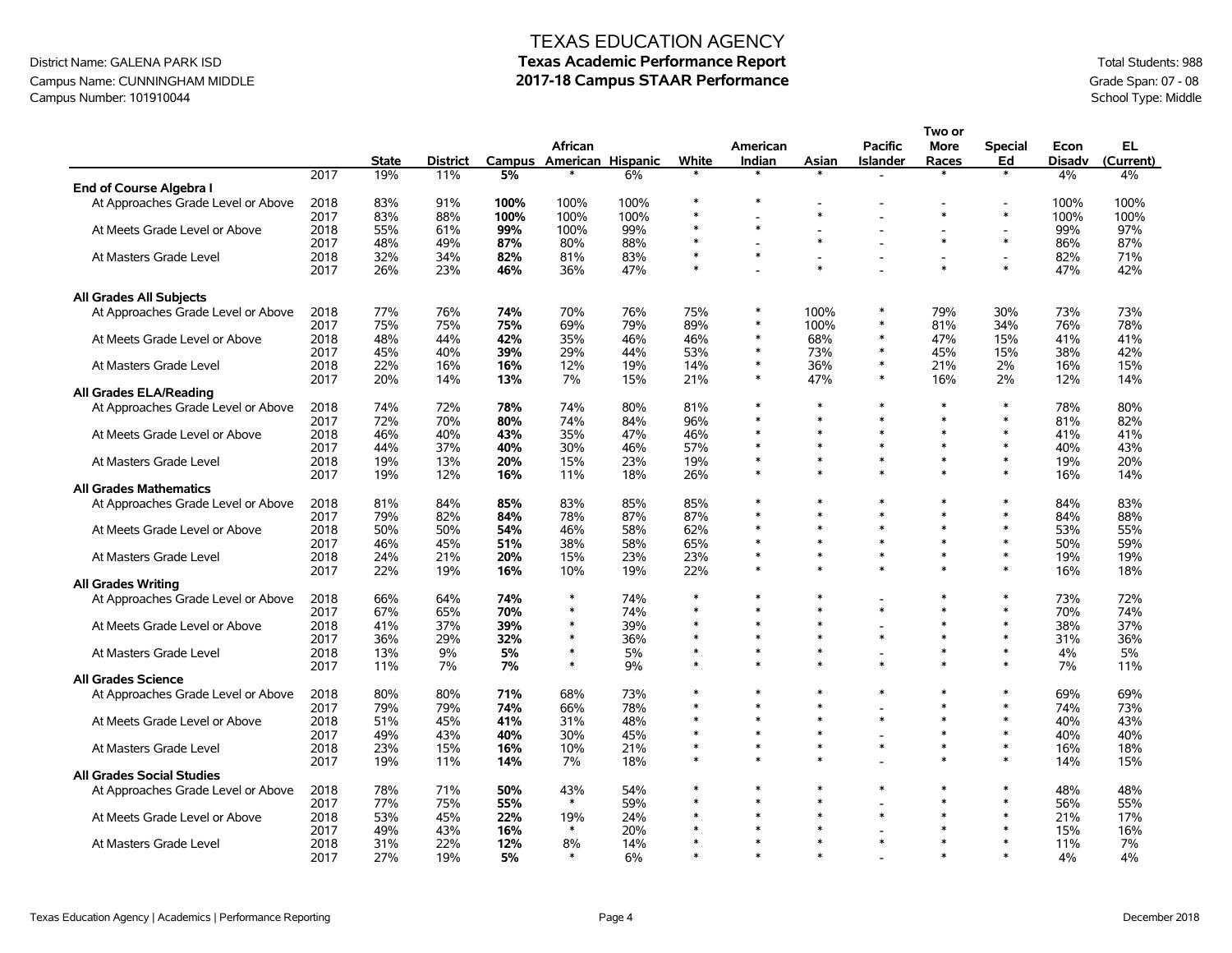### TEXAS EDUCATION AGENCY **Texas Academic Performance Report 2017-18 Campus Progress**

District Name: GALENA PARK ISD Campus Name: CUNNINGHAM MIDDLE Campus Number: 101910044

|                                                                                                                                                                    |                      | <b>State</b>   | <b>District</b> | Campus         | African<br>American Hispanic |                | White              | American<br>Indian    | Asian            | <b>Pacific</b><br><b>Islander</b> | Two or<br>More<br>Races                   | <b>Special</b><br>Ed                 | Econ<br><b>Disadv</b> | EL.<br>(Current<br>&<br><b>Monitored</b> ) |
|--------------------------------------------------------------------------------------------------------------------------------------------------------------------|----------------------|----------------|-----------------|----------------|------------------------------|----------------|--------------------|-----------------------|------------------|-----------------------------------|-------------------------------------------|--------------------------------------|-----------------------|--------------------------------------------|
| School Progress Domain - Academic Growth Score by Grade and Subject<br>73<br>Grade 7 ELA/Reading<br>76<br>77<br>75<br>2018<br>73<br>74<br>78<br>74<br>$\ast$<br>59 |                      |                |                 |                |                              |                |                    |                       |                  |                                   |                                           |                                      |                       |                                            |
| Grade 7 Mathematics                                                                                                                                                | 2018                 | 67             | 61              | 71             | 71                           | 69             | 100                | $\ast$                | $\ast$           |                                   |                                           | 59                                   | 69                    | 70                                         |
| Grade 8 ELA/Reading<br>Grade 8 Mathematics<br>End of Course Algebra I                                                                                              | 2018<br>2018<br>2018 | 79<br>81<br>72 | 77<br>85<br>76  | 77<br>82<br>98 | 79<br>84<br>98               | 76<br>80<br>98 | 86<br>96<br>$\ast$ | ∗<br>$\ast$<br>$\ast$ | $\ast$<br>$\ast$ | $\ast$<br>$\ast$                  | $\ast$<br>100<br>$\overline{\phantom{0}}$ | 61<br>60<br>$\overline{\phantom{0}}$ | 77<br>82<br>98        | 78<br>80<br>96                             |
| All Grades Both Subjects<br>All Grades ELA/Reading<br>All Grades Mathematics                                                                                       | 2018<br>2018<br>2018 | 69<br>69<br>70 | 69<br>68<br>71  | 78<br>76<br>79 | 78<br>77<br>80               | 77<br>75<br>78 | 89<br>80<br>98     | 69<br>$\ast$<br>∗     | 88<br>92<br>83   | $\ast$                            | 80<br>60<br>100                           | 60<br>60<br>59                       | 77<br>76<br>79        | 78<br>78<br>78                             |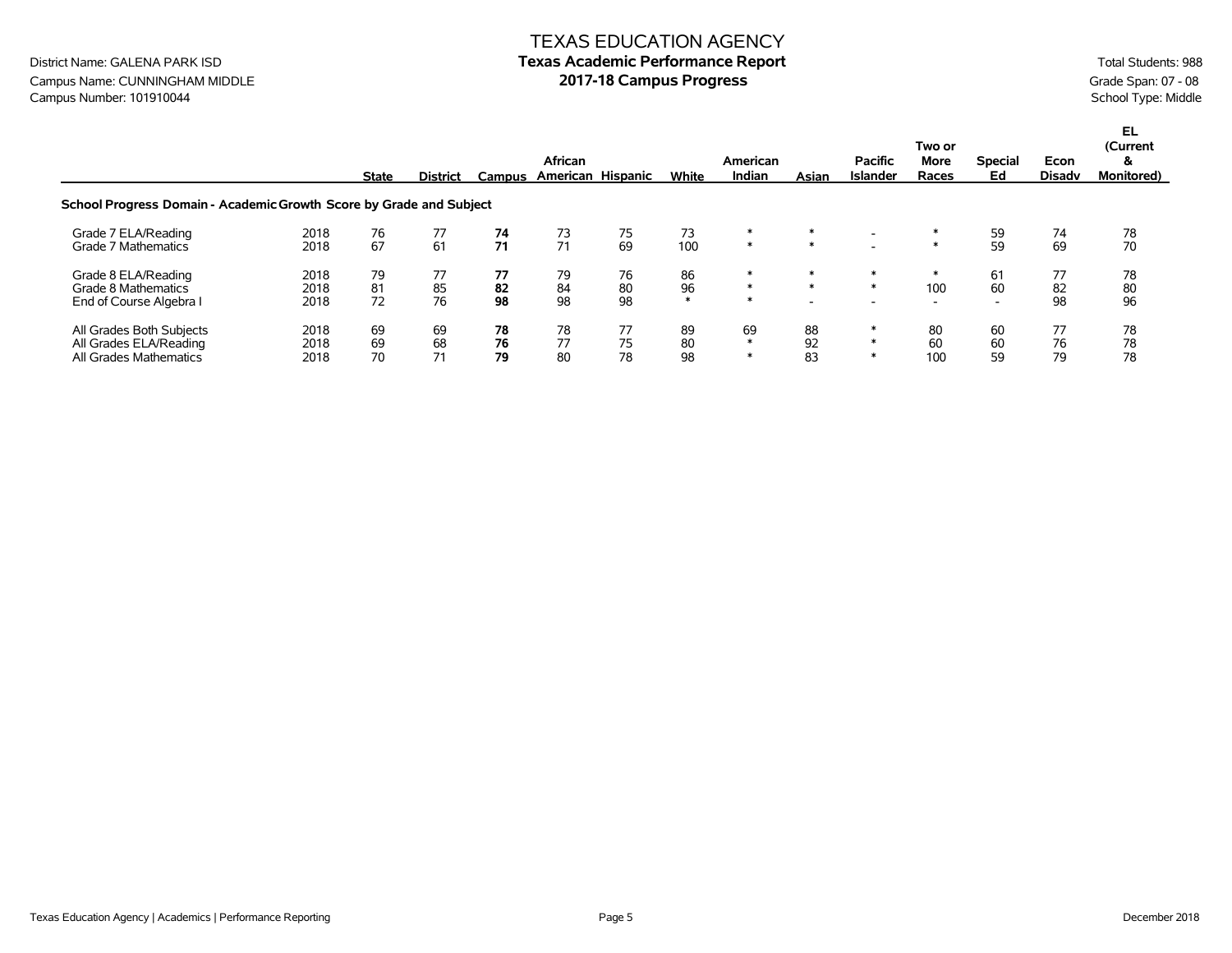# Campus Name: CUNNINGHAM MIDDLE **2017-18 Campus Prior Year and Student Success Initiative** Grade Span: 07 - 08<br>Campus Number: 101910044<br>School Type: Middle Campus Number: 101910044

### TEXAS EDUCATION AGENCY

|                                                                                                 |                      |                   |                   |                   |                                     |                   |                            |                    |        |                                   | Two or               |                      |                       |                        |
|-------------------------------------------------------------------------------------------------|----------------------|-------------------|-------------------|-------------------|-------------------------------------|-------------------|----------------------------|--------------------|--------|-----------------------------------|----------------------|----------------------|-----------------------|------------------------|
|                                                                                                 |                      | <b>State</b>      | <b>District</b>   |                   | African<br>Campus American Hispanic |                   | White                      | American<br>Indian | Asian  | <b>Pacific</b><br><b>Islander</b> | <b>More</b><br>Races | <b>Special</b><br>Ed | Econ<br><b>Disadv</b> | <b>EL</b><br>(Current) |
|                                                                                                 |                      |                   |                   |                   |                                     |                   |                            |                    |        |                                   |                      |                      |                       |                        |
| Progress of Prior-Year Non-Proficient Students                                                  |                      |                   |                   |                   |                                     |                   |                            |                    |        |                                   |                      |                      |                       |                        |
| Sum of Grades 4-8                                                                               |                      |                   |                   |                   |                                     |                   |                            |                    |        |                                   |                      |                      |                       |                        |
| Reading                                                                                         | 2018                 | 38%               | 39%               | 40%               | 39%                                 | 41%               | ∗                          |                    |        |                                   |                      | 11%                  | 40%                   | 42%                    |
| <b>Mathematics</b>                                                                              | 2017<br>2018<br>2017 | 35%<br>47%<br>43% | 37%<br>55%<br>49% | 47%<br>51%<br>51% | 46%<br>54%<br>51%                   | 49%<br>47%<br>51% | $\ast$<br>$\ast$<br>$\ast$ |                    |        |                                   | $\ast$<br>$\ast$     | 17%<br>22%<br>24%    | 48%<br>50%<br>51%     | 50%<br>37%<br>52%      |
| <b>Student Success Initiative</b>                                                               |                      |                   |                   |                   |                                     |                   |                            |                    |        |                                   |                      |                      |                       |                        |
| <b>Grade 8 Reading</b><br>Students Meeting Approaches Grade Level on First STAAR Administration |                      |                   |                   |                   |                                     |                   |                            |                    |        |                                   |                      |                      |                       |                        |
|                                                                                                 | 2018                 | 79%               | 73%               | 74%               | 68%                                 | 79%               | 77%                        | $\ast$             | $\ast$ | $\ast$                            | $\ast$               | 15%                  | 73%                   | 48%                    |
| Students Requiring Accelerated Instruction                                                      |                      |                   |                   |                   |                                     |                   |                            |                    |        |                                   |                      |                      |                       |                        |
|                                                                                                 | 2018                 | 21%               | 27%               | 26%               | 32%                                 | 21%               | $\ast$                     | $\ast$             | $\ast$ | $\ast$                            | $\ast$               | 85%                  | 27%                   | 52%                    |
| <b>STAAR Cumulative Met Standard</b>                                                            | 2018                 | 85%               | 81%               | 81%               | 76%                                 | 84%               | 85%                        | $\ast$             | $\ast$ | $\ast$                            | $\ast$               | 22%                  | 80%                   | 57%                    |
| STAAR Non-Proficient Students Promoted by Grade Placement Committee                             |                      |                   |                   |                   |                                     |                   |                            |                    |        |                                   |                      |                      |                       |                        |
|                                                                                                 | 2017                 | 98%               | 99%               | 100%              | 100%                                | 100%              | $\overline{\phantom{a}}$   |                    |        |                                   | $\ast$               | 100%                 | 100%                  | 100%                   |
| <b>Grade 8 Mathematics</b>                                                                      |                      |                   |                   |                   |                                     |                   |                            |                    |        |                                   |                      |                      |                       |                        |
| Students Meeting Approaches Grade Level on First STAAR Administration                           |                      |                   |                   |                   |                                     |                   |                            |                    |        |                                   |                      |                      |                       |                        |
|                                                                                                 | 2018                 | 80%               | 86%               | 87%               | 87%                                 | 87%               | 87%                        | $\ast$             |        | $\ast$                            | 100%                 | 30%                  | 86%                   | 70%                    |
| Students Requiring Accelerated Instruction                                                      | 2018                 | 20%               | 14%               | 13%               | 13%                                 | 13%               | $\ast$                     | $\ast$             | $\ast$ | $\ast$                            | $\ast$               | 70%                  | 14%                   | 30%                    |
| <b>STAAR Cumulative Met Standard</b>                                                            |                      |                   |                   |                   |                                     |                   |                            |                    |        |                                   |                      |                      |                       |                        |
|                                                                                                 | 2018                 | 86%               | 91%               | 91%               | 91%                                 | 91%               | 93%                        | $\ast$             | $\ast$ | $\ast$                            | 100%                 | 33%                  | 90%                   | 78%                    |
| STAAR Non-Proficient Students Promoted by Grade Placement Committee                             |                      |                   |                   |                   |                                     |                   |                            |                    |        |                                   |                      |                      |                       |                        |
|                                                                                                 | 2017                 | 98%               | 97%               | 100%              | 100%                                | 100%              | $\ast$                     |                    |        |                                   |                      | 100%                 | 100%                  | 100%                   |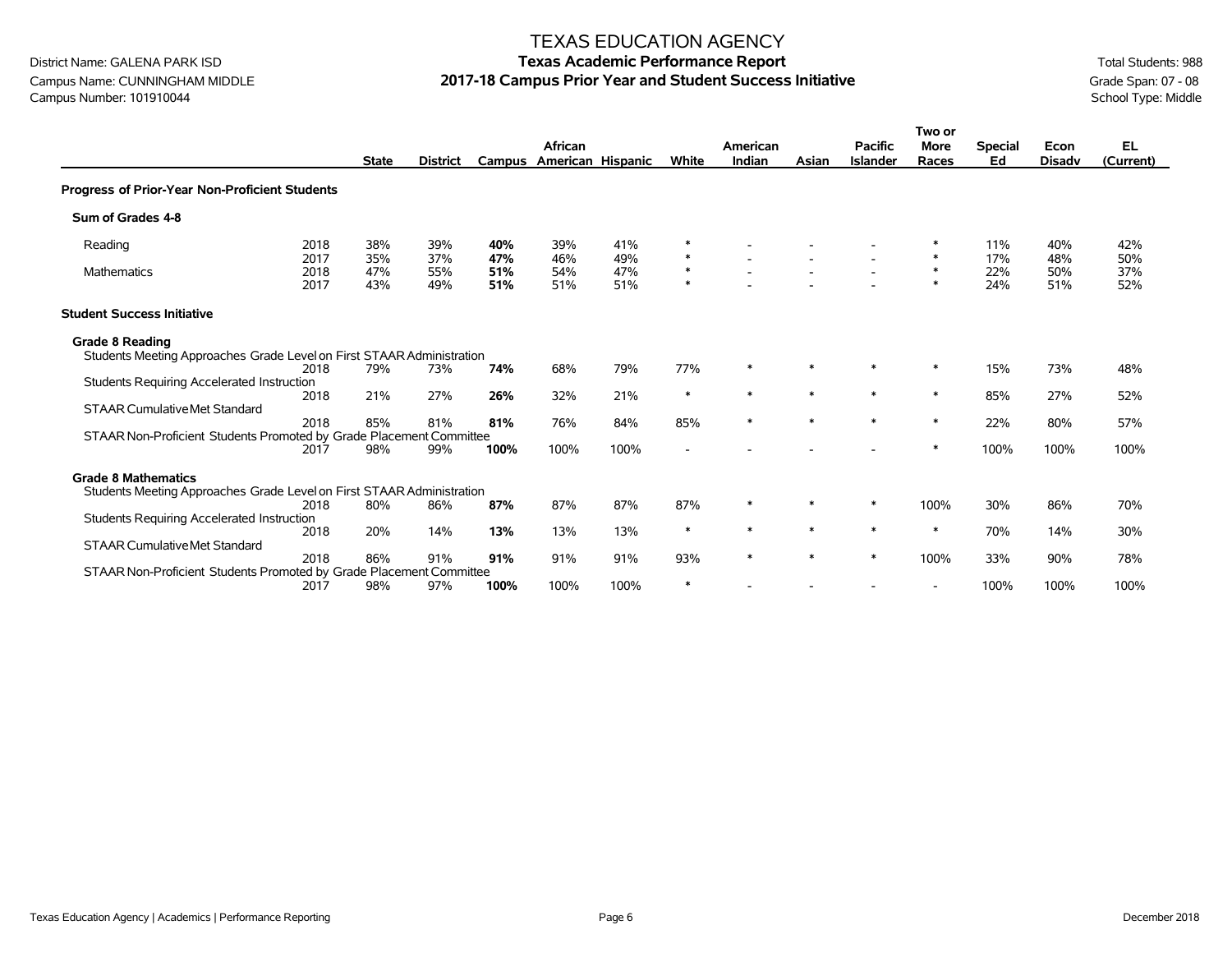Campus Name: CUNNINGHAM MIDDLE **2017-18 Campus STAAR Performance** Grade Span: 07 - 08<br>Campus Number: 101910044 (Current EL Students) Bilingual Education/English as a Second Language (Current EL Students)

### TEXAS EDUCATION AGENCY

# District Name: GALENA PARK ISD **Texas Academic Performance Report Texas Academic Performance Report Total Students: 988** Bilingual Education/English as a Second Language

|                                                          |      | <b>State</b> | <b>District</b> |     | Bilingual BE-Trans BE-Trans BE-Dual BE-Dual<br>Campus Education Early Exit Late Exit Two-Way One-Way |  |                          | <b>ESL</b> | <b>ESL</b><br>Content | ESL<br><b>Pull-Out</b> | <b>Services</b> | LEP No LEP with<br><b>Services</b> | Total<br><b>EL</b> |
|----------------------------------------------------------|------|--------------|-----------------|-----|------------------------------------------------------------------------------------------------------|--|--------------------------|------------|-----------------------|------------------------|-----------------|------------------------------------|--------------------|
| STAAR Performance Rate by Subject and Performance Level^ |      |              |                 |     |                                                                                                      |  |                          |            |                       |                        |                 |                                    |                    |
| <b>All Grades All Subjects</b>                           |      |              |                 |     |                                                                                                      |  |                          |            |                       |                        |                 |                                    |                    |
| At Approaches Grade Level or Above                       | 2018 | 77%          | 76%             | 74% |                                                                                                      |  |                          | 51%        | 51%                   |                        |                 | 51%                                | 50%                |
|                                                          | 2017 | 75%          | 75%             | 75% |                                                                                                      |  |                          | 57%        | 57%                   |                        | $\ast$          | 57%                                | 56%                |
| At Meets Grade Level or Above                            | 2018 | 48%          | 44%             | 42% |                                                                                                      |  | $\overline{\phantom{a}}$ | 16%        | 16%                   |                        |                 | 16%                                | 16%                |
|                                                          | 2017 | 45%          | 40%             | 39% |                                                                                                      |  | $\blacksquare$           | 18%        | 18%                   |                        | $\ast$          | 18%                                | 18%                |
| At Masters Grade Level                                   | 2018 | 22%          | 16%             | 16% |                                                                                                      |  | $\blacksquare$           | 2%         | 2%                    |                        | $\ast$          | 2%                                 | 2%                 |
|                                                          | 2017 | 20%          | 14%             | 13% |                                                                                                      |  |                          | 3%         | 3%                    |                        | $\ast$          | 3%                                 | 3%                 |
| <b>All Grades ELA/Reading</b>                            |      |              |                 |     |                                                                                                      |  |                          |            |                       |                        |                 |                                    |                    |
| At Approaches Grade Level or Above                       | 2018 | 74%          | 72%             | 78% |                                                                                                      |  |                          | $\ast$     | $\ast$                |                        | $\ast$          | $\ast$                             | $\ast$             |
|                                                          | 2017 | 72%          | 70%             | 80% |                                                                                                      |  |                          | $\ast$     | $\ast$                |                        |                 | $\ast$                             | $\ast$             |
| At Meets Grade Level or Above                            | 2018 | 46%          | 40%             | 43% |                                                                                                      |  |                          |            |                       |                        |                 | $\ast$                             | $\ast$             |
|                                                          | 2017 | 44%          | 37%             | 40% |                                                                                                      |  |                          |            |                       |                        |                 | $\ast$                             | $\ast$             |
| At Masters Grade Level                                   | 2018 | 19%          | 13%             | 20% |                                                                                                      |  |                          | $\ast$     |                       |                        |                 | $\ast$                             | $\ast$             |
|                                                          | 2017 | 19%          | 12%             | 16% |                                                                                                      |  |                          |            |                       |                        |                 | $\ast$                             | $\ast$             |
| <b>All Grades Mathematics</b>                            |      |              |                 |     |                                                                                                      |  |                          |            |                       |                        |                 |                                    |                    |
| At Approaches Grade Level or Above                       | 2018 | 81%          | 84%             | 85% |                                                                                                      |  |                          | 66%        | 66%                   |                        |                 | 66%                                | 65%                |
|                                                          | 2017 | 79%          | 82%             | 84% |                                                                                                      |  | $\blacksquare$           | 76%        | 76%                   |                        | $\ast$          | 76%                                | 75%                |
| At Meets Grade Level or Above                            | 2018 | 50%          | 50%             | 54% |                                                                                                      |  | $\overline{\phantom{a}}$ | 28%        | 28%                   |                        |                 | 28%                                | 28%                |
|                                                          | 2017 | 46%          | 45%             | 51% |                                                                                                      |  | $\overline{\phantom{a}}$ | 37%        | 37%                   |                        | $\ast$          | 37%                                | 36%                |
| At Masters Grade Level                                   | 2018 | 24%          | 21%             | 20% |                                                                                                      |  | $\overline{\phantom{a}}$ | 4%         | 4%                    |                        | $\ast$          | 4%                                 | 4%                 |
|                                                          | 2017 | 22%          | 19%             | 16% |                                                                                                      |  | $\overline{\phantom{a}}$ | 7%         | 7%                    |                        | $\ast$          | 7%                                 | 7%                 |
| <b>All Grades Writing</b>                                |      |              |                 |     |                                                                                                      |  |                          |            |                       |                        |                 |                                    |                    |
| At Approaches Grade Level or Above                       | 2018 | 66%          | 64%             | 74% |                                                                                                      |  |                          | $\ast$     | $\ast$                |                        | $\ast$          | $\ast$                             | $\ast$             |
|                                                          | 2017 | 67%          | 65%             | 70% |                                                                                                      |  |                          | $\ast$     | $\ast$                |                        | $\ast$          | $\ast$                             | $\ast$             |
| At Meets Grade Level or Above                            | 2018 | 41%          | 37%             | 39% |                                                                                                      |  |                          |            |                       |                        |                 | $\ast$                             | $\ast$             |
|                                                          | 2017 | 36%          | 29%             | 32% |                                                                                                      |  |                          | $\ast$     | $\ast$                |                        | $\ast$          | $\ast$                             | $\ast$             |
| At Masters Grade Level                                   | 2018 | 13%          | 9%              | 5%  |                                                                                                      |  |                          | $\ast$     | $\ast$                |                        | $\ast$          | $\star$                            | $\ast$             |
|                                                          | 2017 | 11%          | 7%              | 7%  |                                                                                                      |  |                          |            |                       |                        | $\ast$          | $\ast$                             | $\ast$             |
| <b>All Grades Science</b>                                |      |              |                 |     |                                                                                                      |  |                          |            |                       |                        |                 |                                    |                    |
| At Approaches Grade Level or Above                       | 2018 | 80%          | 80%             | 71% |                                                                                                      |  |                          | $\ast$     | $\ast$                |                        | $\ast$          | $\ast$                             | $\ast$             |
|                                                          | 2017 | 79%          | 79%             | 74% |                                                                                                      |  |                          | ∗          |                       |                        |                 | $\ast$                             | $\ast$             |
| At Meets Grade Level or Above                            | 2018 | 51%          | 45%             | 41% |                                                                                                      |  |                          | $\ast$     |                       |                        |                 | $\ast$                             | $\ast$             |
|                                                          | 2017 | 49%          | 43%             | 40% |                                                                                                      |  |                          | $\ast$     | $\ast$                |                        | $\ast$          | $\ast$                             | $\ast$             |
| At Masters Grade Level                                   | 2018 | 23%          | 15%             | 16% |                                                                                                      |  |                          | $\ast$     | $\ast$                |                        | $\ast$          | $\ast$                             | $\ast$             |
|                                                          | 2017 | 19%          | 11%             | 14% |                                                                                                      |  |                          |            |                       |                        |                 |                                    | $\ast$             |
| <b>All Grades Social Studies</b>                         |      |              |                 |     |                                                                                                      |  |                          |            |                       |                        |                 |                                    |                    |
| At Approaches Grade Level or Above                       | 2018 | 78%          | 71%             | 50% |                                                                                                      |  |                          | $\ast$     | $\ast$                |                        | $\ast$          | $\ast$                             | ∗                  |
|                                                          | 2017 | 77%          | 75%             | 55% |                                                                                                      |  |                          | $\ast$     |                       |                        |                 | $\ast$                             | $\ast$             |
| At Meets Grade Level or Above                            | 2018 | 53%          | 45%             | 22% |                                                                                                      |  |                          | $\ast$     | $\ast$                |                        | $\ast$          | $\ast$                             | $\ast$             |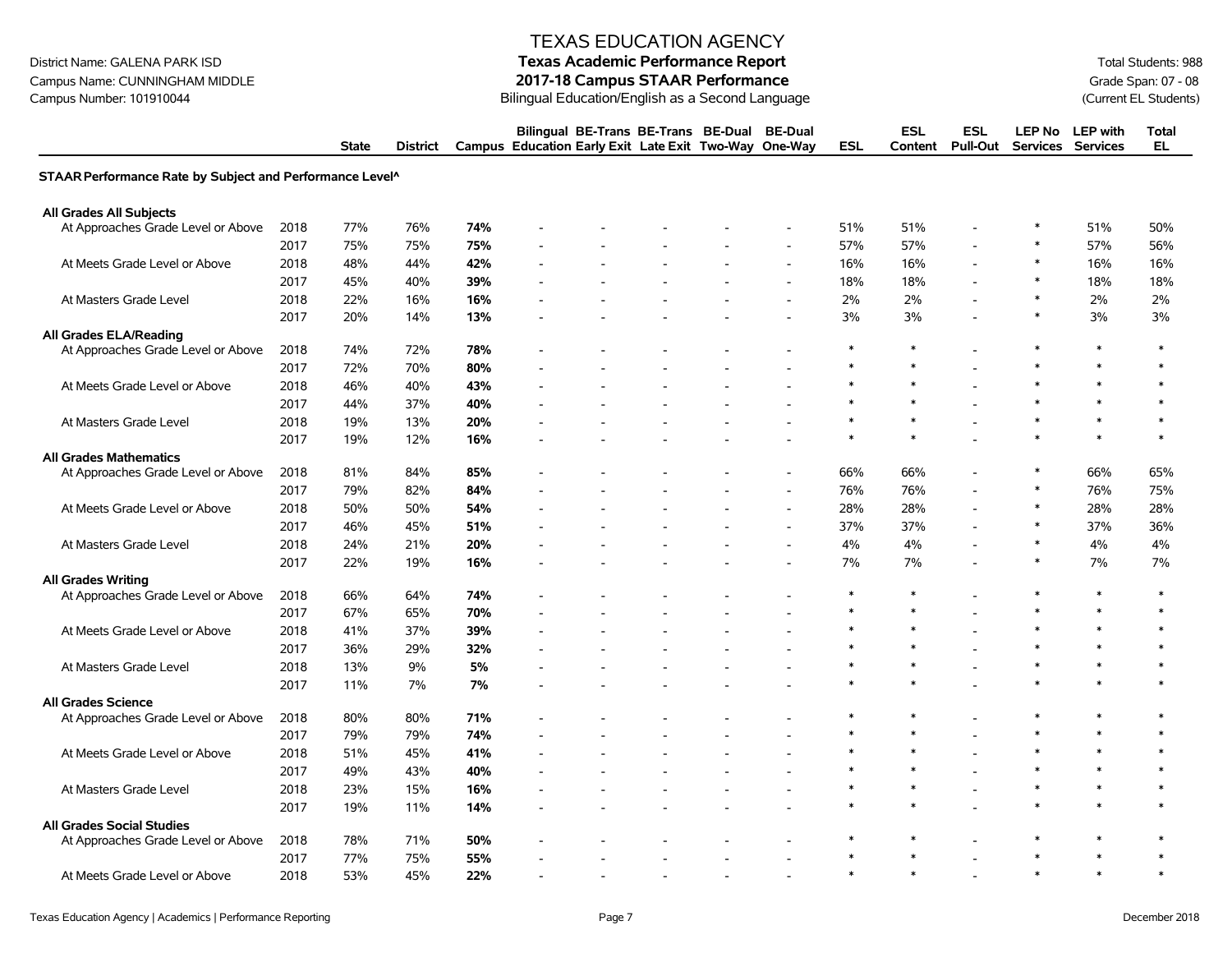# **Texas Academic Performance Report**

District Name: GALENA PARK ISD Campus Name: CUNNINGHAM MIDDLE Campus Number: 101910044

#### **2017-18 Campus STAAR Performance**  Bilingual Education/English as a Second Language

Total Students: 988 Grade Span: 07 - 08 (Current EL Students)

|                                                |      |              |                 |     | Bilingual BE-Trans BE-Trans BE-Dual                   |                          |                          | <b>BE-Dual</b>           |            | <b>ESL</b> | ESL                      | <b>LEP No</b>   | <b>LEP</b> with | <b>Total</b> |
|------------------------------------------------|------|--------------|-----------------|-----|-------------------------------------------------------|--------------------------|--------------------------|--------------------------|------------|------------|--------------------------|-----------------|-----------------|--------------|
|                                                |      | <b>State</b> | <b>District</b> |     | Campus Education Early Exit Late Exit Two-Way One-Way |                          |                          |                          | <b>ESL</b> | Content    | <b>Pull-Out</b>          | <b>Services</b> | <b>Services</b> | EL           |
|                                                | 2017 | 49%          | 43%             | 16% |                                                       |                          |                          |                          |            |            |                          |                 |                 |              |
| At Masters Grade Level                         | 2018 | 31%          | 22%             | 12% | $\overline{\phantom{a}}$                              |                          |                          | $\overline{\phantom{a}}$ | $\ast$     | ∗          |                          | ∗               | $\ast$          | ∗            |
|                                                | 2017 | 27%          | 19%             | 5%  | $\overline{\phantom{a}}$                              |                          |                          | $\overline{\phantom{a}}$ | $\ast$     | $\ast$     |                          | $\ast$          | $\ast$          | $\ast$       |
| School Progress Domain - Academic Growth Score |      |              |                 |     |                                                       |                          |                          |                          |            |            |                          |                 |                 |              |
| All Grades Both Subjects                       | 2018 | 69           | 69              | 78  | $\overline{\phantom{a}}$                              |                          |                          | $\overline{\phantom{a}}$ | 80         | 80         | $\overline{\phantom{a}}$ |                 | 80              | 79           |
| All Grades ELA/Reading                         | 2018 | 69           | 68              | 76  | $\overline{\phantom{a}}$<br>$\overline{\phantom{a}}$  | $\overline{\phantom{a}}$ | $\overline{\phantom{a}}$ | $\overline{\phantom{a}}$ | 82         | 82         | $\sim$                   | ∗               | 82              | 81           |
| All Grades Mathematics                         | 2018 | 70           | 71              | 79  | $\overline{\phantom{a}}$                              |                          |                          | $\overline{\phantom{a}}$ | 78         | 78         | $\overline{\phantom{a}}$ | ∗               | 78              | 78           |
| Progress of Prior-Year Non-Proficient Students |      |              |                 |     |                                                       |                          |                          |                          |            |            |                          |                 |                 |              |
| Sum of Grades 4-8                              |      |              |                 |     |                                                       |                          |                          |                          |            |            |                          |                 |                 |              |
| Reading                                        | 2018 | 38%          | 39%             | 40% |                                                       |                          |                          | $\overline{\phantom{a}}$ | 43%        | 43%        |                          | ∗               | 43%             | 42%          |
|                                                | 2017 | 35%          | 37%             | 47% | $\overline{\phantom{a}}$<br>$\overline{\phantom{a}}$  | $\overline{\phantom{a}}$ | $\overline{\phantom{a}}$ | $\overline{\phantom{a}}$ | 51%        | 51%        | $\overline{\phantom{0}}$ | ∗               | 51%             | 50%          |
| <b>Mathematics</b>                             | 2018 | 47%          | 55%             | 51% | $\overline{\phantom{a}}$<br>$\overline{\phantom{a}}$  | $\overline{\phantom{a}}$ | $\overline{\phantom{a}}$ | $\overline{\phantom{a}}$ | 39%        | 39%        | $\overline{\phantom{0}}$ | ∗               | 39%             | 37%          |
|                                                | 2017 | 43%          | 49%             | 51% |                                                       |                          |                          | $\overline{\phantom{a}}$ | 55%        | 55%        |                          | ∗               | 55%             | 52%          |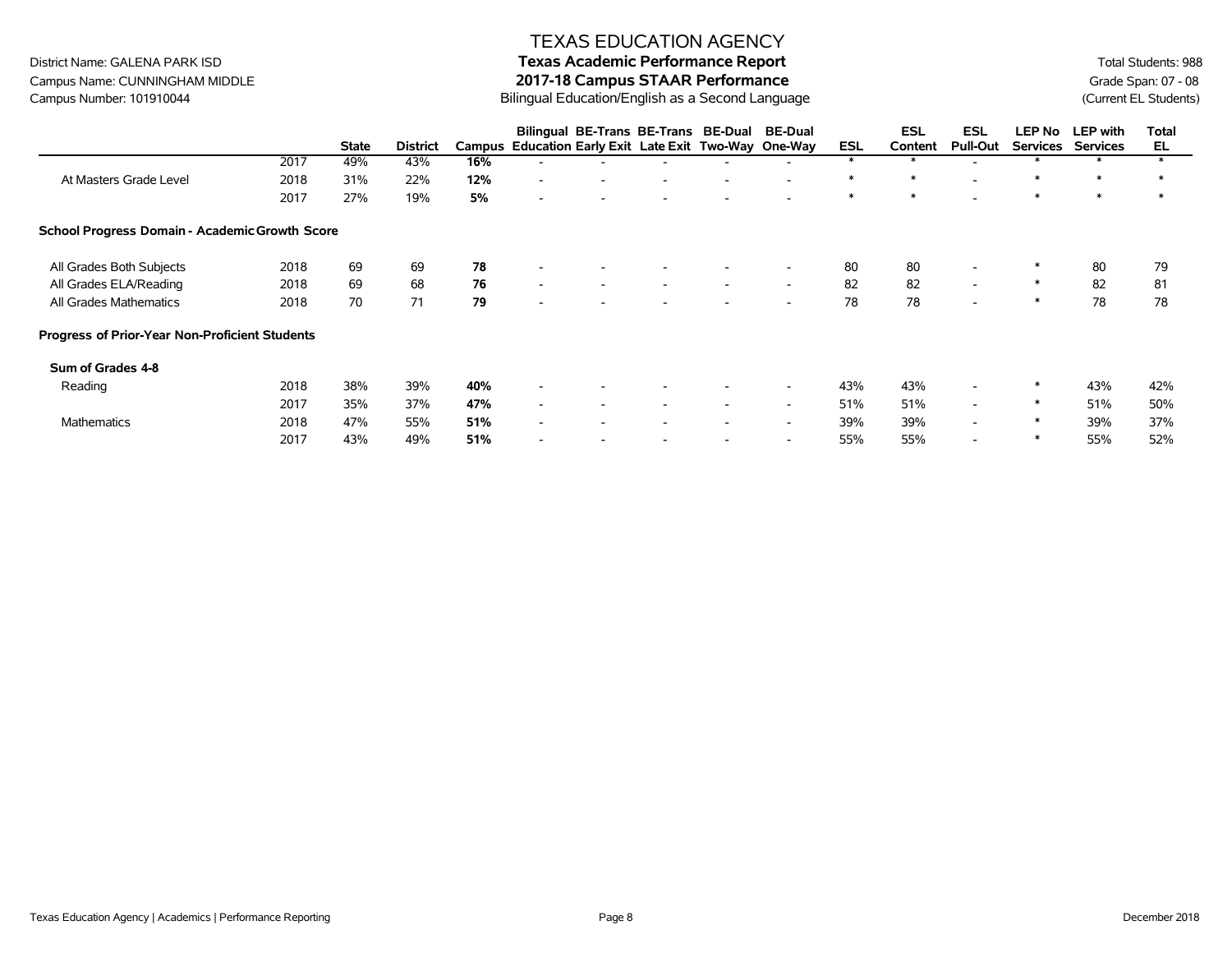# District Name: GALENA PARK ISD **Texas Academic Performance Report** Total Students: 988

Campus Name: CUNNINGHAM MIDDLE **2017-18 Campus STAAR Participation** and the Campus Number: 101910044 Grade Span: 07 - 08<br>Campus Number: 101910044 School Type: Middle Campus Number: 101910044

|                                                              |              |                 |        |          |                 |       |          |       |                 | Two or      |                |               |           |
|--------------------------------------------------------------|--------------|-----------------|--------|----------|-----------------|-------|----------|-------|-----------------|-------------|----------------|---------------|-----------|
|                                                              |              |                 |        | African  |                 |       | American |       | <b>Pacific</b>  | <b>More</b> | <b>Special</b> | Econ          | EL        |
|                                                              | <b>State</b> | <b>District</b> | Campus | American | <b>Hispanic</b> | White | Indian   | Asian | <b>Islander</b> | Races       | Ed             | <b>Disadv</b> | (Current) |
| 2018 STAAR Participation                                     |              |                 |        |          |                 |       |          |       |                 |             |                |               |           |
| (All Grades)                                                 |              |                 |        |          |                 |       |          |       |                 |             |                |               |           |
| <b>All Tests</b>                                             |              |                 |        |          |                 |       |          |       |                 |             |                |               |           |
| <b>Assessment Participant</b>                                | 99%          | 100%            | 100%   | 100%     | 100%            | 100%  | 100%     | 100%  | $\ast$          | 100%        | 100%           | 100%          | 100%      |
| Included in Accountability<br>Not Included in Accountability | 94%          | 95%             | 95%    | 95%      | 95%             | 92%   | 100%     | 100%  | $\ast$          | 92%         | 96%            | 95%           | 89%       |
| Mobile                                                       | 4%           | 3%              | 4%     | 5%       | 4%              | 8%    | 0%       | 0%    | $\ast$          | 8%          | 3%             | 4%            | 8%        |
| <b>Other Exclusions</b>                                      | $1\%$        | 1%              | 1%     | 0%       | $1\%$           | 0%    | 0%       | 0%    | $\ast$          | 0%          | 1%             | $1\%$         | 4%        |
| Not Tested                                                   | 1%           | 0%              | 0%     | 0%       | 0%              | 0%    | 0%       | 0%    | $\ast$          | 0%          | 0%             | 0%            | 0%        |
| Absent                                                       | 1%           | 0%              | 0%     | 0%       | 0%              | 0%    | 0%       | 0%    | $\ast$          | $0\%$       | 0%             | 0%            | 0%        |
| Other                                                        | 0%           | 0%              | 0%     | 0%       | 0%              | 0%    | 0%       | 0%    | $\ast$          | 0%          | 0%             | 0%            | 0%        |
| 2017 STAAR Participation<br>(All Grades)                     |              |                 |        |          |                 |       |          |       |                 |             |                |               |           |
| <b>All Tests</b>                                             |              |                 |        |          |                 |       |          |       |                 |             |                |               |           |
| Assessment Participant                                       | 99%          | 100%            | 100%   | 100%     | 100%            | 100%  | 100%     | 100%  | $\ast$          | 100%        | 99%            | 100%          | 100%      |
| Included in Accountability<br>Not Included in Accountability | 94%          | 94%             | 93%    | 93%      | 92%             | 95%   | 100%     | 100%  | $\ast$          | 100%        | 88%            | 93%           | 87%       |
| Mobile                                                       | 4%           | 4%              | 6%     | 6%       | 6%              | 5%    | 0%       | 0%    | $\ast$          | 0%          | 10%            | 6%            | 8%        |
| <b>Other Exclusions</b>                                      | $1\%$        | 2%              | 1%     | 0%       | $1\%$           | 0%    | 0%       | 0%    | $\ast$          | 0%          | 1%             | $1\%$         | 4%        |
| Not Tested                                                   | $1\%$        | 0%              | 0%     | 0%       | 0%              | 0%    | 0%       | 0%    | $\ast$          | 0%          | 1%             | 0%            | 0%        |
| Absent                                                       | 1%           | 0%              | 0%     | 0%       | 0%              | 0%    | 0%       | 0%    | $\ast$          | 0%          | 1%             | 0%            | 0%        |
| Other                                                        | 0%           | 0%              | 0%     | 0%       | $0\%$           | 0%    | 0%       | 0%    | $\ast$          | $0\%$       | 0%             | 0%            | 0%        |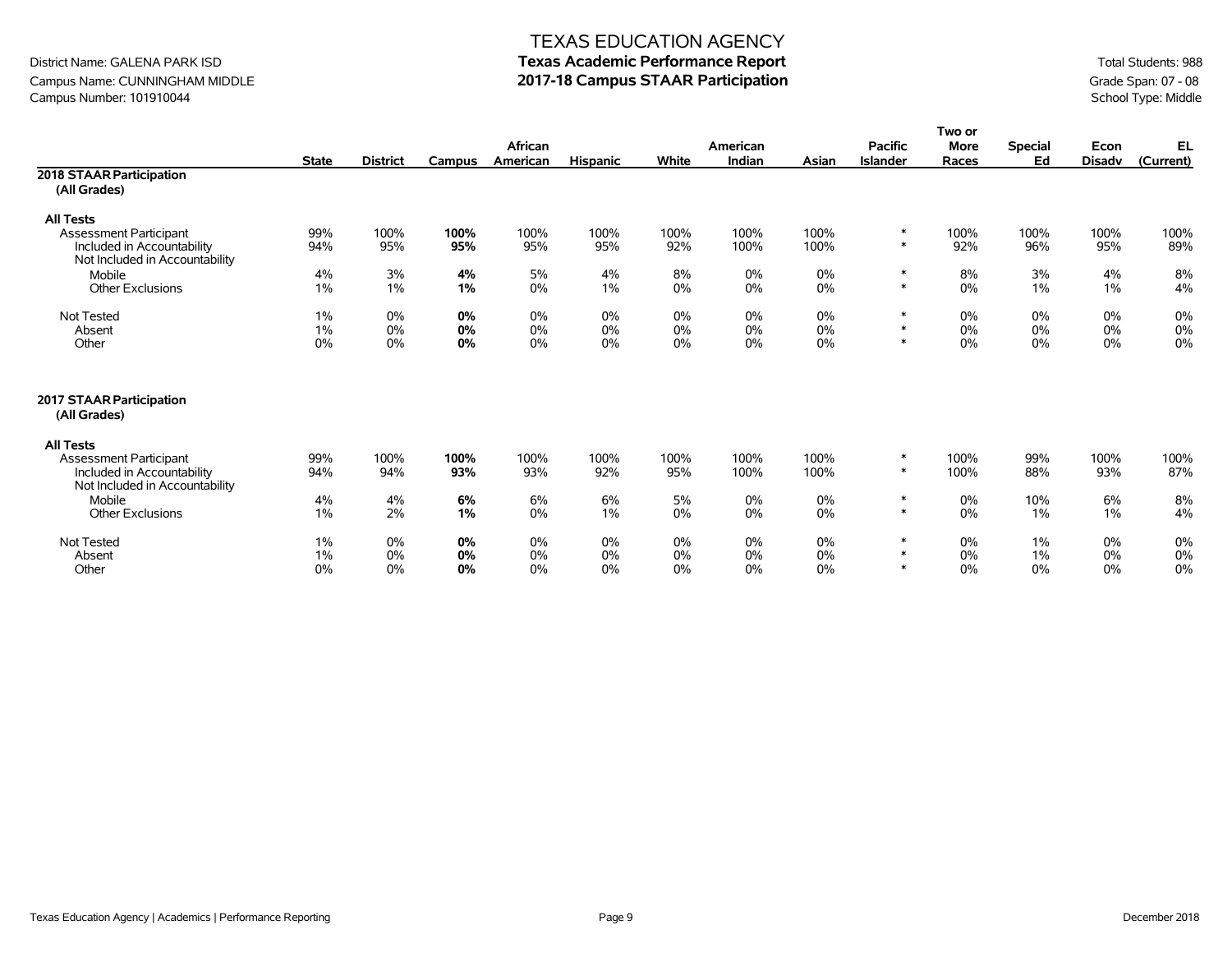Campus Name: CUNNINGHAM MIDDLE **2017-18 Campus Attendance, Graduation, and Dropout Rates** Grade Span: 07 - 08<br>Campus Number: 101910044 School Type: Middle Campus Number: 101910044

# District Name: GALENA PARK ISD **Texas Academic Performance Report Texas Academic Performance Report Total Students: 988**

**Two or** 

|                                                              | <b>State</b> | <b>District</b> | Campus | African<br>American | <b>Hispanic</b> | White | American<br>Indian | Asian  | <b>Pacific</b><br><b>Islander</b> | וט שעו<br><b>More</b><br>Races | Special<br>Ed | Econ<br><b>Disadv</b>    | EL<br>(Current)          |
|--------------------------------------------------------------|--------------|-----------------|--------|---------------------|-----------------|-------|--------------------|--------|-----------------------------------|--------------------------------|---------------|--------------------------|--------------------------|
| <b>Attendance Rate</b>                                       |              |                 |        |                     |                 |       |                    |        |                                   |                                |               |                          |                          |
| 2016-17                                                      | 95.7%        | 96.1%           | 96.4%  | 96.2%               | 96.5%           | 97.0% | $\ast$             | $\ast$ | $\ast$                            | 97.4%                          | 94.9%         | 96.4%                    | 96.9%                    |
| 2015-16                                                      | 95.8%        | 95.8%           | 96.3%  | 96.2%               | 96.3%           | 96.7% | $\ast$             | 97.8%  | $\ast$                            | 96.0%                          | 94.0%         | 96.2%                    | 96.6%                    |
| Annual Dropout Rate (Gr 7-8)                                 |              |                 |        |                     |                 |       |                    |        |                                   |                                |               |                          |                          |
| 2016-17                                                      | 0.3%         | 0.5%            | 0.5%   | 0.5%                | 0.6%            | 0.0%  | $\ast$             | 0.0%   | $\ast$                            | 0.0%                           | 1.6%          | 0.5%                     | 0.7%                     |
| 2015-16                                                      | 0.4%         | 0.4%            | 0.9%   | 1.0%                | 0.7%            | 0.0%  | $\ast$             | 9.1%   | $\ast$                            | 0.0%                           | 0.9%          | 0.8%                     | 1.1%                     |
| Annual Dropout Rate (Gr 9-12)                                |              |                 |        |                     |                 |       |                    |        |                                   |                                |               |                          |                          |
| 2016-17                                                      | 1.9%         | 3.3%            |        |                     |                 |       |                    |        |                                   |                                |               |                          |                          |
| 2015-16                                                      | 2.0%         | 2.1%            |        |                     |                 |       |                    |        |                                   |                                |               |                          |                          |
| 4-Year Longitudinal Rate (Gr 9-12)<br>Class of 2017          |              |                 |        |                     |                 |       |                    |        |                                   |                                |               |                          |                          |
| Graduated                                                    | 89.7%        | 88.8%           |        |                     |                 |       |                    |        |                                   |                                |               |                          |                          |
| Received TxCHSE                                              | 0.4%         | 0.1%            |        |                     |                 |       |                    |        |                                   |                                |               |                          |                          |
| Continued HS                                                 | 4.0%         | 2.9%            |        |                     |                 |       |                    |        |                                   |                                |               |                          |                          |
| Dropped Out                                                  | 5.9%         | 8.1%            |        |                     |                 |       |                    |        |                                   |                                |               |                          |                          |
| Graduates and TxCHSE<br>Graduates, TxCHSE,                   | 90.1%        | 88.9%           |        |                     |                 |       |                    |        |                                   |                                |               |                          |                          |
| and Continuers<br>Class of 2016                              | 94.1%        | 91.9%           |        |                     |                 |       |                    |        |                                   |                                |               |                          | $\overline{\phantom{a}}$ |
| Graduated                                                    | 89.1%        | 90.4%           |        |                     |                 |       |                    |        |                                   |                                |               |                          |                          |
| Received TxCHSE                                              | 0.5%         | 0.3%            |        |                     |                 |       |                    |        |                                   |                                |               |                          |                          |
| Continued HS                                                 | 4.2%         | 3.4%            |        |                     |                 |       |                    |        |                                   |                                |               |                          |                          |
| Dropped Out                                                  | 6.2%         | 5.8%            |        |                     |                 |       |                    |        |                                   |                                |               |                          | $\blacksquare$           |
| Graduates and TxCHSE<br>Graduates, TxCHSE,                   | 89.6%        | 90.7%           |        |                     |                 |       |                    |        |                                   |                                |               |                          |                          |
| and Continuers                                               | 93.8%        | 94.2%           |        |                     |                 |       |                    |        |                                   |                                |               |                          |                          |
| 5-Year Extended Longitudinal Rate (Gr 9-12)<br>Class of 2016 |              |                 |        |                     |                 |       |                    |        |                                   |                                |               |                          |                          |
| Graduated                                                    | 91.6%        | 92.4%           |        |                     |                 |       |                    |        |                                   |                                |               |                          |                          |
| Received TxCHSE                                              | 0.7%         | 0.5%            |        |                     |                 |       |                    |        |                                   |                                |               |                          |                          |
| Continued HS                                                 | 1.2%         | 0.7%            |        |                     |                 |       |                    |        |                                   |                                |               |                          |                          |
| Dropped Out                                                  | 6.6%         | 6.5%            |        |                     |                 |       |                    |        |                                   |                                |               | $\overline{\phantom{a}}$ |                          |
| Graduates and TxCHSE<br>Graduates, TxCHSE,                   | 92.2%        | 92.8%           |        |                     |                 |       |                    |        |                                   |                                |               |                          | $\blacksquare$           |
| and Continuers<br>Class of 2015                              | 93.4%        | 93.5%           |        |                     |                 |       |                    |        |                                   |                                |               |                          | $\overline{\phantom{a}}$ |
| Graduated                                                    | 91.3%        | 92.5%           |        |                     |                 |       |                    |        |                                   |                                |               |                          |                          |
| <b>Received TxCHSE</b>                                       | 0.8%         | 0.2%            |        |                     |                 |       |                    |        |                                   |                                |               |                          | $\overline{\phantom{a}}$ |
| Continued HS                                                 | 1.2%         | 0.7%            |        |                     |                 |       |                    |        |                                   |                                |               |                          |                          |
| Dropped Out                                                  | 6.7%         | 6.7%            |        |                     |                 |       |                    |        |                                   |                                |               |                          |                          |
| Graduates and TxCHSE<br>Graduates, TxCHSE,                   | 92.1%        | 92.6%           |        |                     |                 |       |                    |        |                                   |                                |               |                          | $\overline{\phantom{a}}$ |
| and Continuers                                               | 93.3%        | 93.3%           |        |                     |                 |       |                    |        |                                   |                                |               |                          |                          |
| 6-Year Extended Longitudinal Rate (Gr 9-12)<br>Class of 2015 |              |                 |        |                     |                 |       |                    |        |                                   |                                |               |                          |                          |
| Graduated                                                    | 91.8%        | 92.9%           |        |                     |                 |       |                    |        |                                   |                                |               |                          |                          |
|                                                              |              |                 |        |                     |                 |       |                    |        |                                   |                                |               |                          |                          |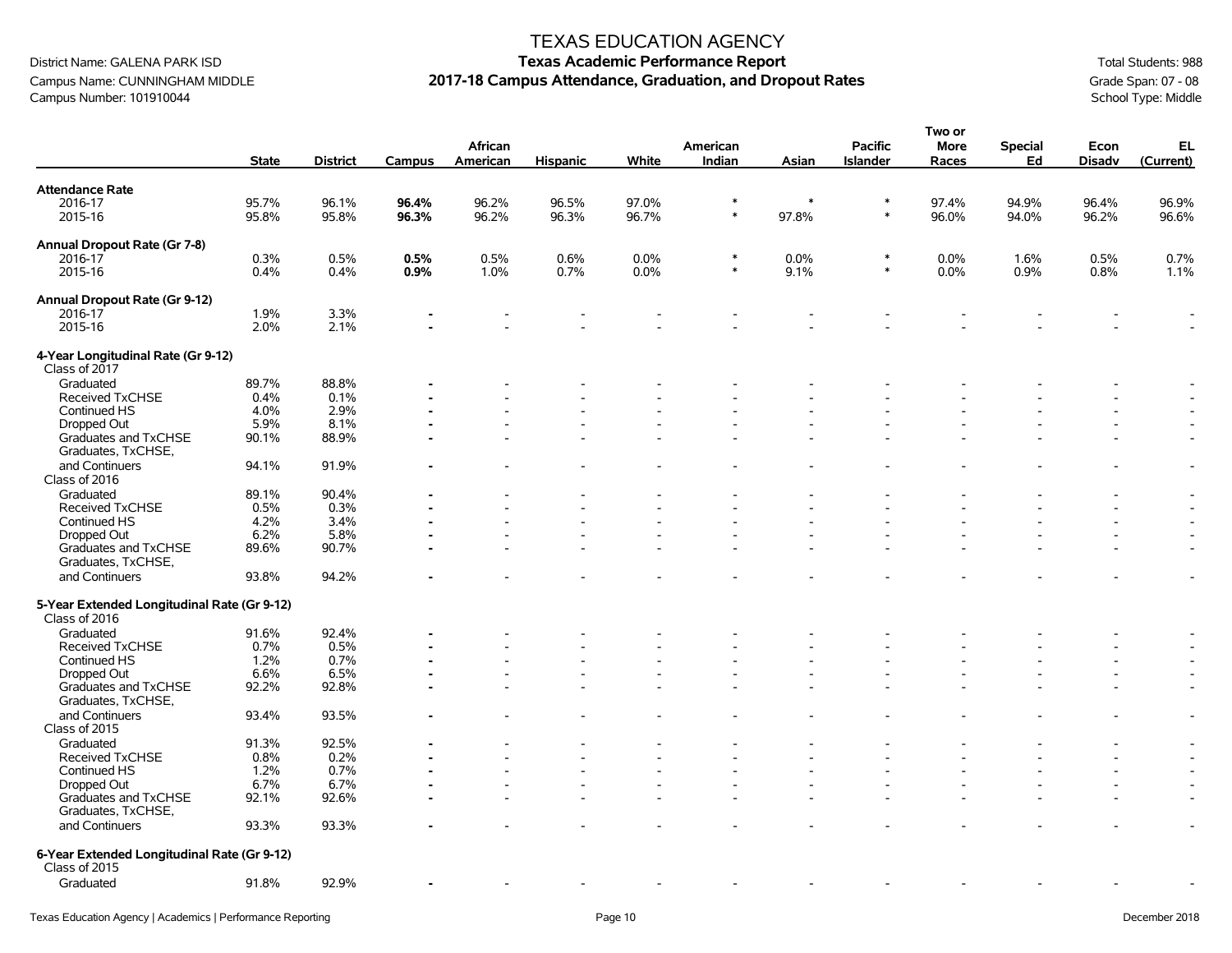Campus Name: CUNNINGHAM MIDDLE **2017-18 Campus Attendance, Graduation, and Dropout Rates** Grade Span: 07 - 08<br>Campus Number: 101910044 School Type: Middle Campus Number: 101910044

|                                                             |              |                 |        |          |                 |       |          |       |                 | Two or |                |               |           |
|-------------------------------------------------------------|--------------|-----------------|--------|----------|-----------------|-------|----------|-------|-----------------|--------|----------------|---------------|-----------|
|                                                             |              |                 |        | African  |                 |       | American |       | Pacific         | More   | <b>Special</b> | Econ          | EL        |
|                                                             | <b>State</b> | <b>District</b> | Campus | American | <b>Hispanic</b> | White | Indian   | Asian | <b>Islander</b> | Races  | Ed             | <b>Disadv</b> | (Current) |
| Received TxCHSE                                             | 1.0%         | 0.2%            |        |          |                 |       |          |       |                 |        | $\overline{a}$ |               |           |
| Continued HS                                                | 0.6%         | 0.1%            |        |          |                 |       |          |       |                 |        |                |               |           |
| Dropped Out                                                 | 6.7%         | 6.8%            |        |          |                 |       |          |       |                 |        |                |               |           |
| Graduates and TxCHSE                                        | 92.8%        | 93.1%           |        |          |                 |       |          |       |                 |        |                |               |           |
| Graduates, TxCHSE,                                          |              |                 |        |          |                 |       |          |       |                 |        |                |               |           |
| and Continuers                                              | 93.3%        | 93.2%           |        |          |                 |       |          |       |                 |        |                |               |           |
| Class of 2014                                               |              |                 |        |          |                 |       |          |       |                 |        |                |               |           |
| Graduated                                                   | 90.9%        | 93.2%           |        |          |                 |       |          |       |                 |        |                |               |           |
| Received TxCHSE                                             | 1.2%         | 0.7%            |        |          |                 |       |          |       |                 |        |                |               |           |
| Continued HS                                                | 0.6%         | 0.2%            |        |          |                 |       |          |       |                 |        |                |               |           |
| Dropped Out                                                 | 7.2%         | 5.9%            |        |          |                 |       |          |       |                 |        |                |               |           |
| Graduates and TxCHSE                                        | 92.2%        | 93.9%           |        |          |                 |       |          |       |                 |        |                |               |           |
| Graduates, TxCHSE,                                          |              |                 |        |          |                 |       |          |       |                 |        |                |               |           |
| and Continuers                                              | 92.8%        | 94.1%           |        |          |                 |       |          |       |                 |        |                |               |           |
|                                                             |              |                 |        |          |                 |       |          |       |                 |        |                |               |           |
| 4-Year Federal Graduation Rate Without Exclusions (Gr 9-12) |              |                 |        |          |                 |       |          |       |                 |        |                |               |           |
| Class of 2017                                               | 89.7%        | 86.8%           |        |          |                 |       |          |       |                 |        |                |               |           |
| Class of 2016                                               | 89.1%        | 89.0%           |        |          |                 |       |          |       |                 |        |                |               |           |
|                                                             |              |                 |        |          |                 |       |          |       |                 |        |                |               |           |
| RHSP/DAP Graduates (Longitudinal Rate)                      |              |                 |        |          |                 |       |          |       |                 |        |                |               |           |
| Class of 2017                                               | 88.5%        | 87.7%           |        |          |                 |       |          |       |                 |        |                |               |           |
| Class of 2016                                               | 87.4%        | 84.7%           |        |          |                 |       |          |       |                 |        |                |               |           |
|                                                             |              |                 |        |          |                 |       |          |       |                 |        |                |               |           |
| FHSP-E Graduates (Longitudinal Rate)                        |              |                 |        |          |                 |       |          |       |                 |        |                |               |           |
| Class of 2017                                               | 6.0%         | 6.3%            |        |          |                 |       |          |       |                 |        |                |               |           |
| Class of 2016                                               | 5.5%         | 0.0%            |        |          |                 |       |          |       |                 |        |                |               |           |
|                                                             |              |                 |        |          |                 |       |          |       |                 |        |                |               |           |
| FHSP-DLA Graduates (Longitudinal Rate)                      |              |                 |        |          |                 |       |          |       |                 |        |                |               |           |
| Class of 2017                                               | 60.8%        | 10.0%           |        |          |                 |       |          |       |                 |        |                |               |           |
| Class of 2016                                               | 54.0%        | 6.1%            |        |          |                 |       |          |       |                 |        |                |               |           |
|                                                             |              |                 |        |          |                 |       |          |       |                 |        |                |               |           |
| RHSP/DAP/FHSP-E/FHSP-DLA Graduates (Longitudinal Rate)      |              |                 |        |          |                 |       |          |       |                 |        |                |               |           |
| Class of 2017                                               | 85.9%        | 84.0%           |        |          |                 |       |          |       |                 |        |                |               |           |
| Class of 2016                                               | 85.1%        | 79.5%           |        |          |                 |       |          |       |                 |        |                |               |           |
|                                                             |              |                 |        |          |                 |       |          |       |                 |        |                |               |           |
| <b>RHSP/DAP Graduates (Annual Rate)</b>                     |              |                 |        |          |                 |       |          |       |                 |        |                |               |           |
| 2016-17                                                     | 87.2%        | 85.1%           |        |          |                 |       |          |       |                 |        |                |               |           |
| 2015-16                                                     | 85.6%        | 82.7%           |        |          |                 |       |          |       |                 |        |                |               |           |
|                                                             |              |                 |        |          |                 |       |          |       |                 |        |                |               |           |
| FHSP-E Graduates (Annual Rate)                              |              |                 |        |          |                 |       |          |       |                 |        |                |               |           |
| 2016-17                                                     | 7.2%         | 16.7%           |        |          |                 |       |          |       |                 |        |                |               |           |
| 2015-16                                                     | 5.6%         | 0.0%            |        |          |                 |       |          |       |                 |        |                |               |           |
|                                                             |              |                 |        |          |                 |       |          |       |                 |        |                |               |           |
| FHSP-DLA Graduates (Annual Rate)                            |              |                 |        |          |                 |       |          |       |                 |        |                |               |           |
| 2016-17                                                     | 56.5%        | 7.5%            |        |          |                 |       |          |       |                 |        |                |               |           |
| 2015-16                                                     | 51.9%        | 6.1%            |        |          |                 |       |          |       |                 |        |                |               |           |
|                                                             |              |                 |        |          |                 |       |          |       |                 |        |                |               |           |
| RHSP/DAP/FHSP-E/FHSP-DLA Graduates (Annual Rate)            |              |                 |        |          |                 |       |          |       |                 |        |                |               |           |
| 2016-17                                                     | 84.0%        | 80.5%           |        |          |                 |       |          |       |                 |        |                |               |           |
| 2015-16                                                     | 83.3%        | 77.9%           |        |          |                 |       |          |       |                 |        |                |               |           |
|                                                             |              |                 |        |          |                 |       |          |       |                 |        |                |               |           |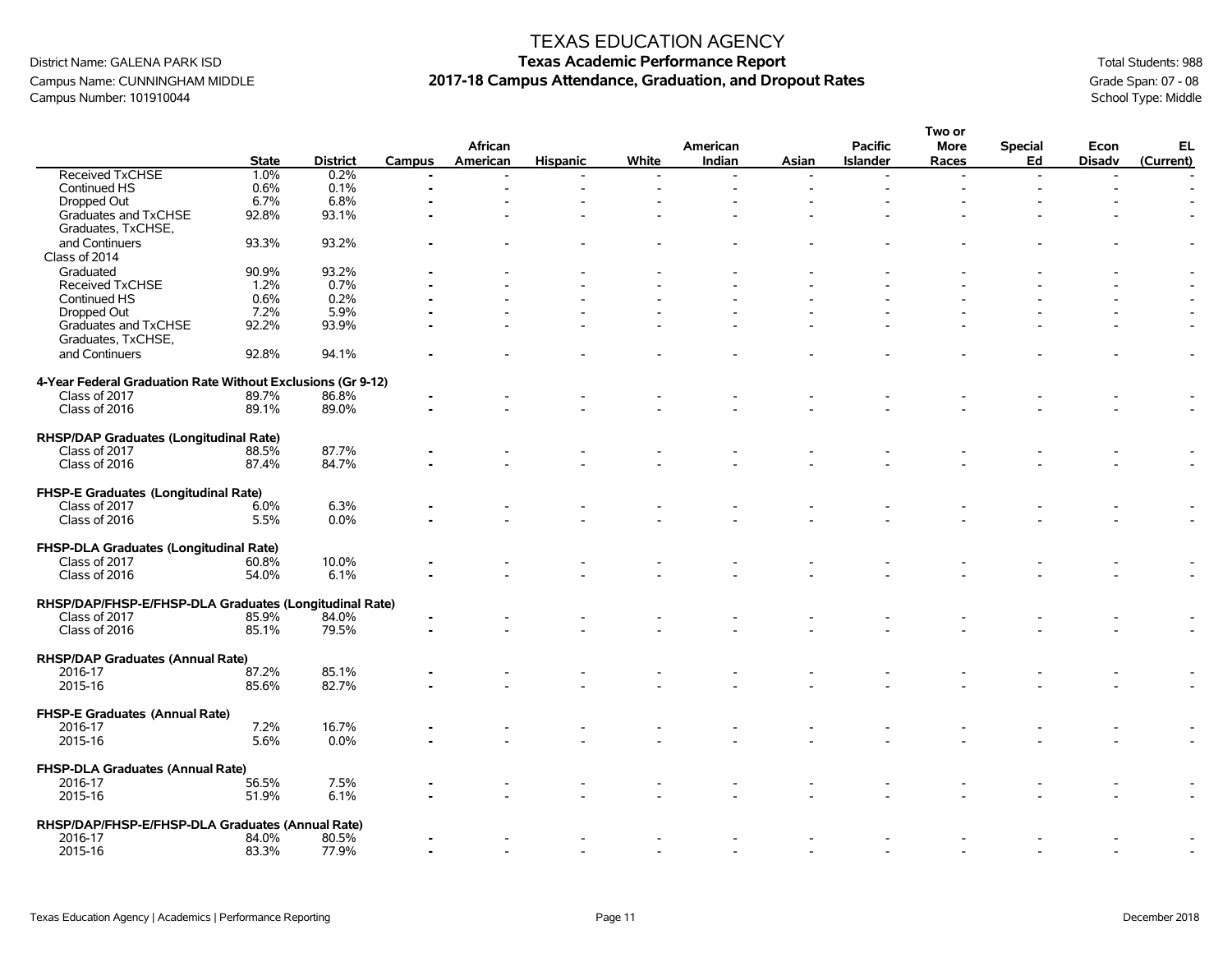#### **Texas Academic Performance Report 2017-18 Campus Graduation Profile**

District Name: GALENA PARK ISD Campus Name: CUNNINGHAM MIDDLE Campus Number: 101910044

|                                                            | Campus<br>Count | Campus<br>Percent | <b>District</b><br>Count | <b>State</b><br>Count |
|------------------------------------------------------------|-----------------|-------------------|--------------------------|-----------------------|
| Graduates (2016-17 Annual Graduates)                       |                 |                   |                          |                       |
| <b>Total Graduates</b>                                     |                 |                   | 1,607                    | 334,424               |
| By Ethnicity:                                              |                 |                   |                          |                       |
| African American                                           |                 |                   | 290                      | 42,132                |
| Hispanic                                                   |                 |                   | 1,210                    | 164,446               |
| White                                                      |                 |                   | 74                       | 105,748               |
| American Indian                                            |                 |                   | 8                        | 1,254                 |
| Asian                                                      |                 |                   | 17                       | 14,036                |
| Pacific Islander                                           |                 |                   | 2                        | 525                   |
| Two or More Races                                          |                 |                   | 6                        | 6,283                 |
| By Graduation Type:                                        |                 |                   |                          |                       |
| Minimum H.S. Program                                       |                 |                   | 222                      | 37,072                |
| Recommended H.S. Program/Distinguished Achievement Program |                 |                   | 1,265                    | 252,091               |
| Foundation H.S. Program (No Endorsement)                   |                 |                   | 91                       | 16,650                |
| Foundation H.S. Program (Endorsement)                      |                 |                   | 20                       | 3,212                 |
| Foundation H.S. Program (DLA)                              |                 |                   | 9                        | 25,399                |
| <b>Special Education Graduates</b>                         |                 |                   | 125                      | 25,105                |
| Economically Disadvantaged Graduates                       |                 |                   | 1,154                    | 159,476               |
| <b>LEP Graduates</b>                                       |                 |                   | 189                      | 17,579                |
| <b>At-Risk Graduates</b>                                   |                 |                   | 896                      | 132,112               |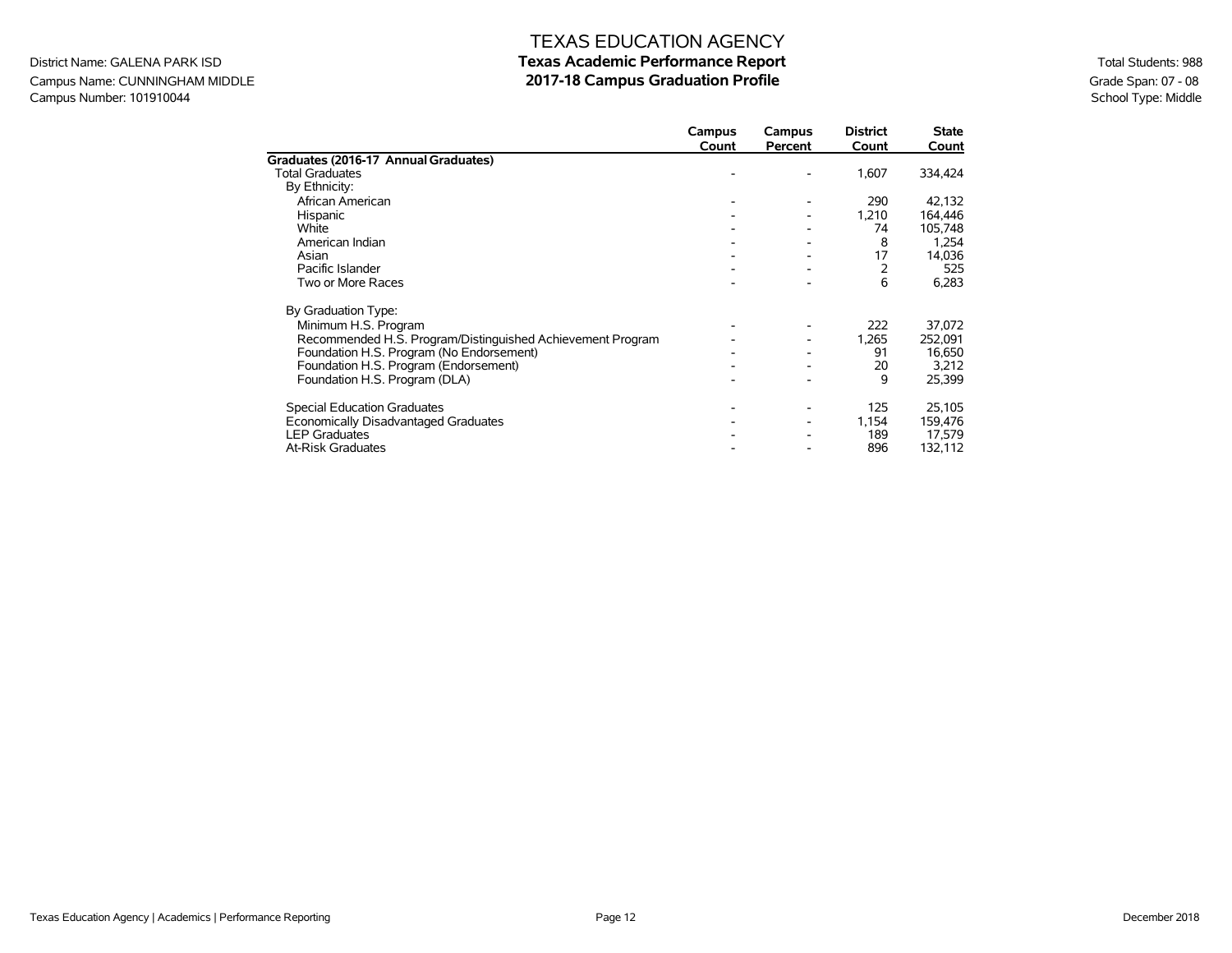District Name: GALENA PARK ISD **Texas Academic Performance Report Texas Academic Performance Report Total Students: 988** Campus Name: CUNNINGHAM MIDDLE **2017-18 Campus College, Career, and Military Readiness (CCMR)** Grade Span: 07 - 08<br>Campus Number: 101910044 School Type: Middle Campus Number: 101910044

|                                                                                                                                |              |                 |        |          |                 |       |          |       |                 | Two or      |                |               |           |
|--------------------------------------------------------------------------------------------------------------------------------|--------------|-----------------|--------|----------|-----------------|-------|----------|-------|-----------------|-------------|----------------|---------------|-----------|
|                                                                                                                                |              |                 |        | African  |                 |       | American |       | <b>Pacific</b>  | <b>More</b> | <b>Special</b> | Econ          | EL        |
|                                                                                                                                | <b>State</b> | <b>District</b> | Campus | American | <b>Hispanic</b> | White | Indian   | Asian | <b>Islander</b> | Races       | Ed             | <b>Disadv</b> | (Current) |
| College, Career, and Military Ready Graduates (Student Achievement)                                                            |              |                 |        |          |                 |       |          |       |                 |             |                |               |           |
| College, Career, and Military Ready (Annual Graduates)                                                                         |              |                 |        |          |                 |       |          |       |                 |             |                |               |           |
| 2016-17                                                                                                                        | 54.2%        | 41.1%           |        |          |                 |       |          |       |                 |             |                |               |           |
|                                                                                                                                |              |                 |        |          |                 |       |          |       |                 |             |                |               |           |
| <b>College Ready Graduates</b>                                                                                                 |              |                 |        |          |                 |       |          |       |                 |             |                |               |           |
| College Ready (Annual Graduates)                                                                                               |              |                 |        |          |                 |       |          |       |                 |             |                |               |           |
| 2016-17                                                                                                                        | 47.0%        | 27.7%           |        |          |                 |       |          |       |                 |             |                |               |           |
| TSI Criteria Graduates (Annual Graduates)                                                                                      |              |                 |        |          |                 |       |          |       |                 |             |                |               |           |
| English Language Arts                                                                                                          |              |                 |        |          |                 |       |          |       |                 |             |                |               |           |
| 2016-17                                                                                                                        | 53.2%        | 26.4%           |        |          |                 |       |          |       |                 |             |                |               |           |
| Mathematics                                                                                                                    |              |                 |        |          |                 |       |          |       |                 |             |                |               |           |
| 2016-17                                                                                                                        | 42.0%        | 20.7%           |        |          |                 |       |          |       |                 |             |                |               |           |
| <b>Both Subjects</b>                                                                                                           |              |                 |        |          |                 |       |          |       |                 |             |                |               |           |
| 2016-17                                                                                                                        | 37.8%        | 15.0%           |        |          |                 |       |          |       |                 |             |                |               |           |
| Completion of Either Nine or More Hours of Dual Credit in Any Subject or Three or More Hours of ELA or Math (Annual Graduates) |              |                 |        |          |                 |       |          |       |                 |             |                |               |           |
| Any Subject                                                                                                                    |              |                 |        |          |                 |       |          |       |                 |             |                |               |           |
| 2016-17                                                                                                                        | 19.9%        | 11.6%           |        |          |                 |       |          |       |                 |             |                |               |           |
|                                                                                                                                |              |                 |        |          |                 |       |          |       |                 |             |                |               |           |
| AP/IB Met Criteria in Any Subject (Annual Graduates)                                                                           |              |                 |        |          |                 |       |          |       |                 |             |                |               |           |
| Any Subject                                                                                                                    |              |                 |        |          |                 |       |          |       |                 |             |                |               |           |
| 2016-17                                                                                                                        | 20.1%        | 12.4%           |        |          |                 |       |          |       |                 |             |                |               |           |
| Associate's Degree                                                                                                             |              |                 |        |          |                 |       |          |       |                 |             |                |               |           |
| Associate's Degree (Annual Graduates)                                                                                          |              |                 |        |          |                 |       |          |       |                 |             |                |               |           |
| 2016-17                                                                                                                        | 0.8%         | 0.7%            |        |          |                 |       |          |       |                 |             |                |               |           |
|                                                                                                                                |              |                 |        |          |                 |       |          |       |                 |             |                |               |           |
|                                                                                                                                |              |                 |        |          |                 |       |          |       |                 |             |                |               |           |
| <b>Career/Military Ready Graduates</b>                                                                                         |              |                 |        |          |                 |       |          |       |                 |             |                |               |           |
| Career or Military Ready (Annual Graduates)<br>2016-17                                                                         | 13.2%        | 17.9%           |        |          |                 |       |          |       |                 |             |                |               |           |
|                                                                                                                                |              |                 |        |          |                 |       |          |       |                 |             |                |               |           |
| Approved Industry-Based Certification (Annual Graduates)                                                                       |              |                 |        |          |                 |       |          |       |                 |             |                |               |           |
| 2016-17                                                                                                                        | 2.7%         | 4.3%            |        |          |                 |       |          |       |                 |             |                |               |           |
| Graduate with Completed IEP and Workforce Readiness (Annual Graduates)                                                         |              |                 |        |          |                 |       |          |       |                 |             |                |               |           |
| 2016-17                                                                                                                        | 1.0%         | 2.1%            |        |          |                 |       |          |       |                 |             |                |               |           |
|                                                                                                                                |              |                 |        |          |                 |       |          |       |                 |             |                |               |           |
| CTE Coherent Sequence Coursework Aligned with Industry-Based Certifications (Annual Graduates)                                 |              |                 |        |          |                 |       |          |       |                 |             |                |               |           |
| 2016-17                                                                                                                        | 17.3%        | 23.2%           |        |          |                 |       |          |       |                 |             |                |               |           |
| U.S. Armed Forces Enlistment (Annual Graduates)                                                                                |              |                 |        |          |                 |       |          |       |                 |             |                |               |           |
| 2016-17                                                                                                                        | 2.2%         | 1.9%            |        |          |                 |       |          |       |                 |             |                |               |           |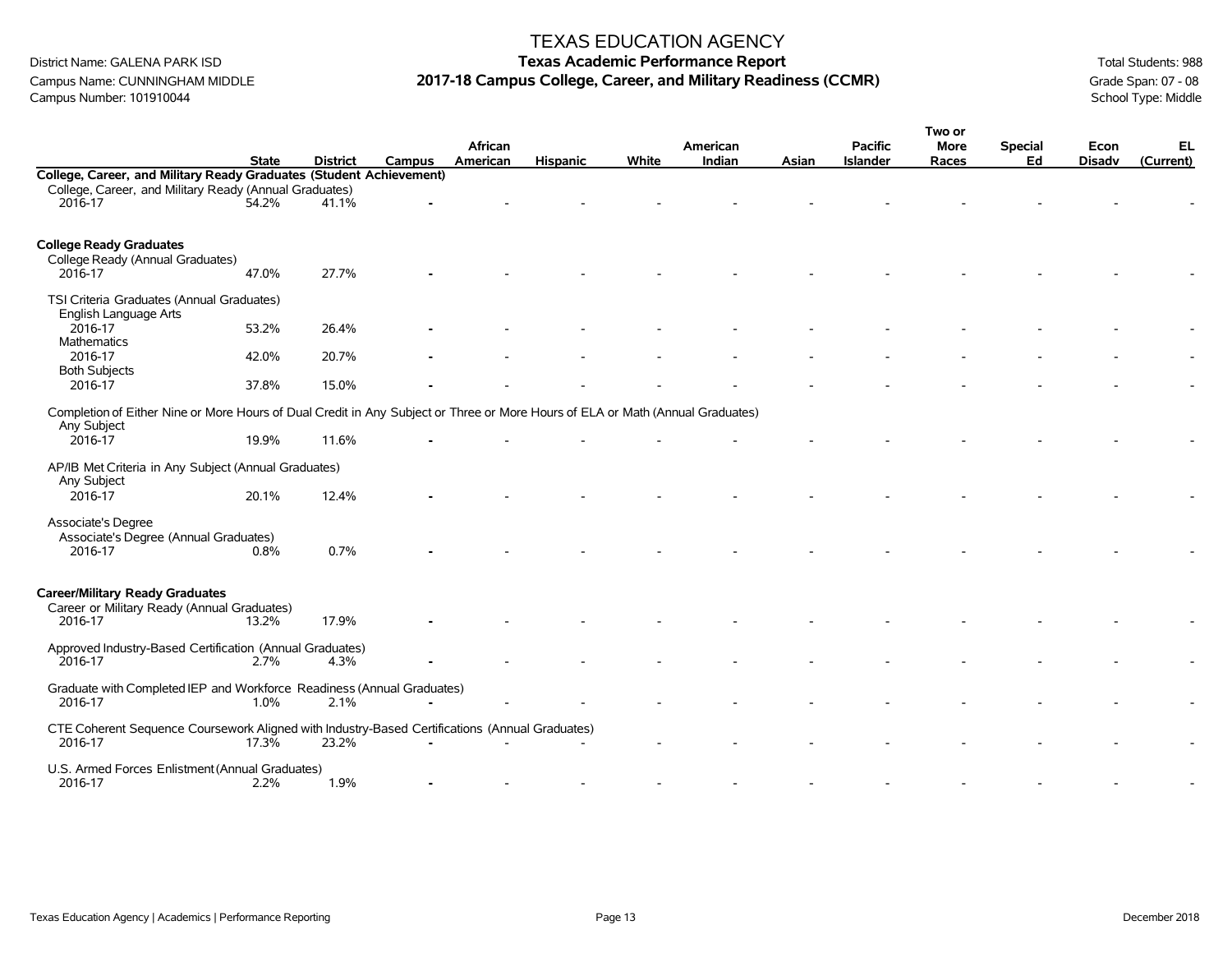Campus Name: CUNNINGHAM MIDDLE **2017-18 Campus CCMR-related Indicators** Campus Number: 101910044 Grade Span: 07 - 08<br>Campus Number: 101910044 School Type: Middle Campus Number: 101910044

|                                                                           |              |                 |        |          |                          |       |                          |       |                          | Two or                   |                |                          |           |
|---------------------------------------------------------------------------|--------------|-----------------|--------|----------|--------------------------|-------|--------------------------|-------|--------------------------|--------------------------|----------------|--------------------------|-----------|
|                                                                           |              |                 |        | African  |                          |       | American                 |       | <b>Pacific</b>           | <b>More</b>              | <b>Special</b> | Econ                     | EL        |
|                                                                           | <b>State</b> | <b>District</b> | Campus | American | <b>Hispanic</b>          | White | Indian                   | Asian | <b>Islander</b>          | Races                    | Ed             | <b>Disadv</b>            | (Current) |
| TSIA Results (Examinees >= Criterion) (Annual Graduates)                  |              |                 |        |          |                          |       |                          |       |                          |                          |                |                          |           |
| Reading                                                                   |              |                 |        |          |                          |       |                          |       |                          |                          |                |                          |           |
| 2016-17                                                                   | 23.4%        | 13.2%           |        |          |                          |       |                          |       |                          |                          |                |                          |           |
| 2015-16                                                                   | 22.6%        | 18.2%           |        |          |                          |       |                          |       |                          |                          |                |                          |           |
| Mathematics                                                               |              |                 |        |          |                          |       |                          |       |                          |                          |                |                          |           |
| 2016-17                                                                   | 19.8%        | 12.5%           |        |          |                          |       |                          |       |                          |                          |                |                          |           |
| 2015-16                                                                   | 18.1%        | 16.0%           |        |          |                          |       |                          |       |                          |                          |                |                          |           |
| <b>Both Subjects</b>                                                      |              |                 |        |          |                          |       |                          |       |                          |                          |                |                          |           |
| 2016-17                                                                   | 12.9%        | 5.7%            |        |          |                          |       |                          |       |                          |                          |                |                          |           |
|                                                                           |              |                 |        |          |                          |       |                          |       |                          |                          |                |                          |           |
| <b>CTE Coherent Sequence (Annual Graduates)</b>                           |              |                 |        |          |                          |       |                          |       |                          |                          |                |                          |           |
| 2016-17                                                                   | 50.5%        | 55.7%           |        |          |                          |       |                          |       |                          |                          |                |                          |           |
| 2015-16                                                                   | 47.8%        | 35.2%           |        |          |                          |       |                          |       |                          |                          |                |                          |           |
|                                                                           |              |                 |        |          |                          |       |                          |       |                          |                          |                |                          |           |
| Completed and Received Credit for College Prep Courses (Annual Graduates) |              |                 |        |          |                          |       |                          |       |                          |                          |                |                          |           |
| English Language Arts                                                     |              |                 |        |          |                          |       |                          |       |                          |                          |                |                          |           |
| 2016-17                                                                   | 0.8%         | 0.0%            |        |          |                          |       |                          |       |                          |                          |                |                          |           |
| Mathematics                                                               |              |                 |        |          |                          |       |                          |       |                          |                          |                |                          |           |
|                                                                           |              |                 |        |          |                          |       |                          |       |                          |                          |                |                          |           |
| 2016-17                                                                   | 1.4%         | 0.0%            |        |          |                          |       |                          |       |                          |                          |                |                          |           |
| <b>Both Subjects</b>                                                      |              |                 |        |          |                          |       |                          |       |                          |                          |                |                          |           |
| 2016-17                                                                   | 0.2%         | 0.0%            |        |          |                          |       |                          |       |                          |                          |                |                          |           |
| AP/IB Results (Participation) (Grades 11-12)                              |              |                 |        |          |                          |       |                          |       |                          |                          |                |                          |           |
| All Subjects                                                              |              |                 |        |          |                          |       |                          |       |                          |                          |                |                          |           |
|                                                                           |              |                 |        |          |                          |       |                          |       |                          |                          |                |                          |           |
| 2017                                                                      | 26.2%        | 11.6%           |        |          |                          |       |                          |       |                          |                          | n/a            |                          | n/a       |
| 2016                                                                      | 25.5%        | 11.4%           |        |          |                          |       |                          |       |                          |                          | n/a            |                          | n/a       |
| English Language Arts                                                     |              |                 |        |          |                          |       |                          |       |                          |                          |                |                          |           |
| 2017                                                                      | 15.9%        | 5.0%            |        |          |                          |       |                          |       |                          |                          | n/a            |                          | n/a       |
| 2016                                                                      | 15.5%        | 5.2%            |        |          |                          |       |                          |       |                          |                          | n/a            | $\overline{\phantom{a}}$ | n/a       |
| Mathematics                                                               |              |                 |        |          |                          |       |                          |       |                          |                          |                |                          |           |
| 2017                                                                      | 7.2%         | 1.7%            |        |          |                          |       |                          |       |                          |                          | n/a            | $\overline{\phantom{a}}$ | n/a       |
| 2016                                                                      | 6.8%         | 2.4%            |        |          |                          |       |                          |       |                          |                          | n/a            | $\overline{\phantom{a}}$ | n/a       |
| Science                                                                   |              |                 |        |          |                          |       |                          |       |                          |                          |                |                          |           |
| 2017                                                                      | 10.9%        | 2.6%            |        |          |                          |       |                          |       |                          |                          | n/a            |                          | n/a       |
| 2016                                                                      | 10.4%        | 3.2%            |        |          |                          |       |                          |       |                          |                          | n/a            | $\overline{\phantom{a}}$ | n/a       |
| Social Studies                                                            |              |                 |        |          |                          |       |                          |       |                          |                          |                |                          |           |
| 2017                                                                      | 15.0%        | 5.5%            |        |          |                          |       |                          |       |                          |                          | n/a            |                          | n/a       |
| 2016                                                                      | 14.8%        | 4.4%            |        |          |                          |       |                          |       |                          |                          | n/a            |                          | n/a       |
|                                                                           |              |                 |        |          |                          |       |                          |       |                          |                          |                |                          |           |
| AP/IB Results (Examinees >= Criterion) (Grades 11-12)                     |              |                 |        |          |                          |       |                          |       |                          |                          |                |                          |           |
| All Subjects                                                              |              |                 |        |          |                          |       |                          |       |                          |                          |                |                          |           |
| 2017                                                                      | 49.1%        | 61.8%           |        |          |                          |       |                          |       |                          |                          | n/a            |                          | n/a       |
| 2016                                                                      | 49.5%        | 64.2%           |        |          |                          |       |                          |       |                          |                          | n/a            |                          | n/a       |
| English Language Arts                                                     |              |                 |        |          |                          |       |                          |       |                          |                          |                |                          |           |
|                                                                           |              |                 |        |          |                          |       |                          |       |                          |                          |                |                          |           |
| 2017                                                                      | 41.3%        | 41.5%           |        |          |                          |       |                          |       |                          |                          | n/a            |                          | n/a       |
| 2016                                                                      | 43.3%        | 48.0%           |        |          |                          |       |                          |       |                          |                          | n/a            | $\overline{\phantom{a}}$ | n/a       |
| Mathematics                                                               |              |                 |        |          |                          |       |                          |       |                          |                          |                |                          |           |
| 2017                                                                      | 51.3%        | 25.9%           |        |          |                          |       |                          |       |                          |                          | n/a            |                          | n/a       |
| 2016                                                                      | 54.0%        | 37.0%           |        |          |                          |       |                          |       |                          |                          | n/a            |                          | n/a       |
| Science                                                                   |              |                 |        |          |                          |       |                          |       |                          |                          |                |                          |           |
| 2017                                                                      | 38.3%        | 35.2%           |        |          |                          |       |                          |       |                          |                          | n/a            |                          | n/a       |
| 2016                                                                      | 35.1%        | 34.6%           |        |          | $\overline{\phantom{a}}$ |       | $\overline{\phantom{a}}$ |       | $\overline{\phantom{a}}$ | $\overline{\phantom{a}}$ | n/a            | $\overline{\phantom{a}}$ | n/a       |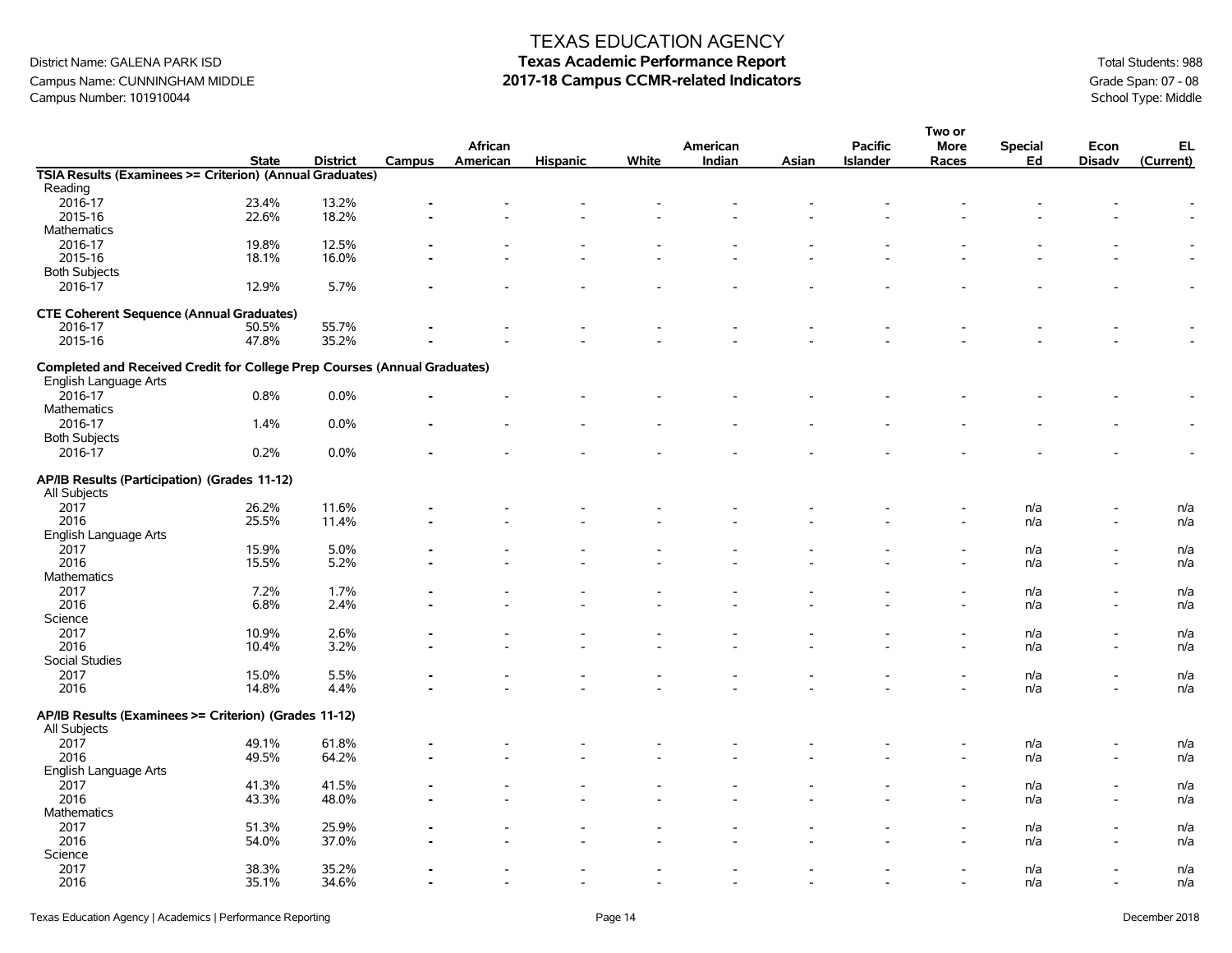#### District Name: GALENA PARK ISD **Texas Academic Performance Report Texas Academic Performance Report Total Students: 988** Campus Name: CUNNINGHAM MIDDLE **2017-18 Campus CCMR-related Indicators** Campus Number: 101910044 Grade Span: 07 - 08<br>Campus Number: 101910044 School Type: Middle Campus Number: 101910044

**Two or** 

|                                                             |              |                 |                |                     |                          |       |                    |       |                                   | ו שטו                    |                      |                          |                 |
|-------------------------------------------------------------|--------------|-----------------|----------------|---------------------|--------------------------|-------|--------------------|-------|-----------------------------------|--------------------------|----------------------|--------------------------|-----------------|
|                                                             | <b>State</b> | <b>District</b> | Campus         | African<br>American | <b>Hispanic</b>          | White | American<br>Indian | Asian | <b>Pacific</b><br><b>Islander</b> | <b>More</b><br>Races     | <b>Special</b><br>Ed | Econ<br><b>Disadv</b>    | EL<br>(Current) |
| <b>Social Studies</b>                                       |              |                 |                |                     |                          |       |                    |       |                                   |                          |                      |                          |                 |
| 2017                                                        | 41.4%        | 40.9%           |                |                     |                          |       |                    |       |                                   |                          | n/a                  |                          | n/a             |
| 2016                                                        | 41.6%        | 43.5%           |                |                     |                          |       |                    |       |                                   |                          | n/a                  |                          | n/a             |
|                                                             |              |                 |                |                     |                          |       |                    |       |                                   |                          |                      |                          |                 |
| <b>SAT/ACT Results (Annual Graduates)</b><br>Tested         |              |                 |                |                     |                          |       |                    |       |                                   |                          |                      |                          |                 |
| Class of 2017                                               | 73.5%        | 47.4%           |                |                     |                          |       |                    |       |                                   |                          | n/a                  |                          | n/a             |
| Class of 2016                                               | 71.6%        | 48.3%           | $\blacksquare$ |                     |                          |       |                    |       |                                   | $\sim$                   | n/a                  | $\blacksquare$           | n/a             |
| At/Above Criterion                                          |              |                 |                |                     |                          |       |                    |       |                                   |                          |                      |                          |                 |
| Class of 2017                                               | 22.3%        | 10.0%           | $\blacksquare$ |                     |                          |       |                    |       |                                   | $\overline{\phantom{a}}$ | n/a                  | $\overline{\phantom{a}}$ | n/a             |
| Class of 2016                                               | 22.5%        | 11.1%           |                |                     |                          |       |                    |       |                                   |                          | n/a                  | $\overline{\phantom{a}}$ | n/a             |
| <b>Average SAT Score (Annual Graduates)</b><br>All Subjects |              |                 |                |                     |                          |       |                    |       |                                   |                          |                      |                          |                 |
| Class of 2017                                               | 1019         | 985             |                |                     |                          |       |                    |       |                                   |                          | n/a                  |                          | n/a             |
| Class of 2016                                               | 1375         | 1318            |                |                     |                          |       |                    |       |                                   |                          | n/a                  | $\blacksquare$           | n/a             |
| English Language Arts                                       |              |                 |                |                     |                          |       |                    |       |                                   |                          |                      |                          |                 |
| Class of 2017                                               | 512          | 495             |                |                     |                          |       |                    |       |                                   |                          | n/a                  | $\overline{\phantom{a}}$ | n/a             |
| Class of 2016                                               | 903          | 868             |                |                     |                          |       |                    |       |                                   |                          | n/a                  | $\overline{\phantom{a}}$ | n/a             |
| Mathematics                                                 |              |                 |                |                     |                          |       |                    |       |                                   |                          |                      |                          |                 |
| Class of 2017                                               | 507          | 491             |                |                     |                          |       |                    |       |                                   | $\overline{\phantom{a}}$ | n/a                  | $\blacksquare$           | n/a             |
| Class of 2016                                               | 472          | 451             | $\blacksquare$ |                     |                          |       |                    |       |                                   | $\overline{\phantom{a}}$ | n/a                  | $\overline{\phantom{a}}$ | n/a             |
| <b>Average ACT Score (Annual Graduates)</b>                 |              |                 |                |                     |                          |       |                    |       |                                   |                          |                      |                          |                 |
| All Subjects                                                |              |                 |                |                     |                          |       |                    |       |                                   |                          |                      |                          |                 |
| Class of 2017                                               | 20.3         | 18.3            |                |                     |                          |       |                    |       |                                   | $\overline{\phantom{a}}$ | n/a                  | $\overline{\phantom{a}}$ | n/a             |
| Class of 2016                                               | 20.3         | 18.6            |                |                     |                          |       |                    |       |                                   | $\overline{\phantom{a}}$ | n/a                  | $\overline{\phantom{a}}$ | n/a             |
| English Language Arts                                       |              |                 |                |                     |                          |       |                    |       |                                   |                          |                      |                          |                 |
| Class of 2017                                               | 19.9         | 17.7            |                |                     |                          |       |                    |       |                                   |                          | n/a                  | $\overline{\phantom{a}}$ | n/a             |
| Class of 2016                                               | 19.8         | 18.1            |                |                     | $\overline{\phantom{a}}$ |       |                    |       |                                   | $\overline{\phantom{a}}$ | n/a                  | $\blacksquare$           | n/a             |
| Mathematics                                                 |              |                 |                |                     |                          |       |                    |       |                                   |                          |                      |                          |                 |
| Class of 2017                                               | 20.4         | 18.5            |                |                     |                          |       |                    |       |                                   |                          | n/a                  | $\overline{\phantom{a}}$ | n/a             |
| Class of 2016                                               | 20.5         | 18.6            |                |                     | $\overline{\phantom{a}}$ |       | $\overline{a}$     |       |                                   | $\overline{\phantom{a}}$ | n/a                  | $\blacksquare$           | n/a             |
| Science                                                     |              |                 |                |                     |                          |       |                    |       |                                   |                          |                      |                          |                 |
| Class of 2017                                               | 20.6         | 18.9            |                |                     |                          |       |                    |       |                                   | $\overline{\phantom{a}}$ | n/a                  | $\overline{\phantom{a}}$ | n/a             |
| Class of 2016                                               | 20.5         | 19.1            |                |                     | $\overline{\phantom{a}}$ |       |                    |       |                                   | $\overline{\phantom{a}}$ | n/a                  | $\blacksquare$           | n/a             |
|                                                             |              |                 |                |                     |                          |       |                    |       |                                   |                          |                      |                          |                 |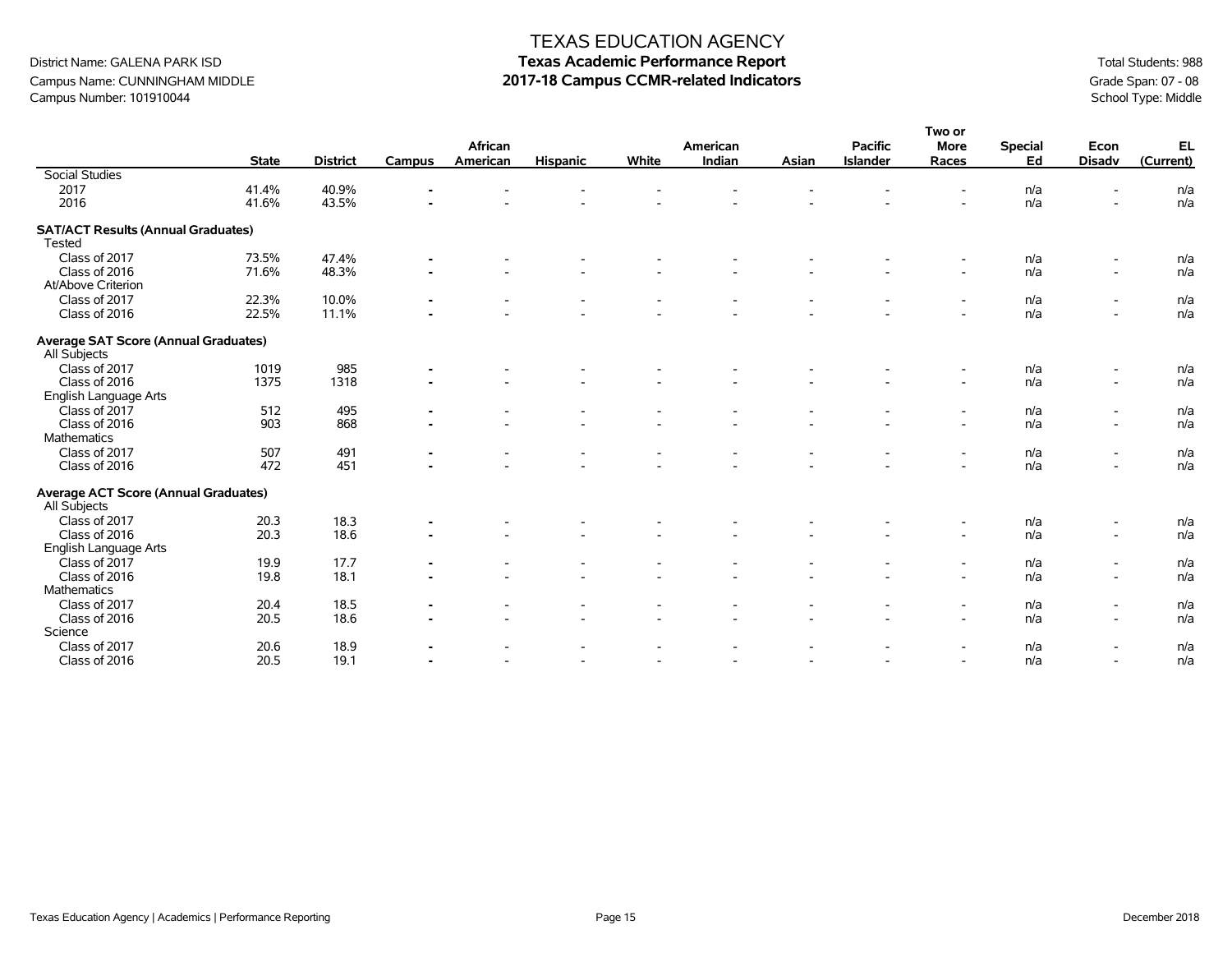Campus Name: CUNNINGHAM MIDDLE **2017-18 Campus Other Postsecondary Indicators** Grame 3 Cande Span: 07 - 08 Campus Number: 101910044 School Type: Middle Campus Number: 101910044

|                                                                                                |              |                 | African        |          |                 | American |        | <b>Pacific</b> | More            | <b>Special</b> | Econ | EL            |           |
|------------------------------------------------------------------------------------------------|--------------|-----------------|----------------|----------|-----------------|----------|--------|----------------|-----------------|----------------|------|---------------|-----------|
|                                                                                                | <b>State</b> | <b>District</b> | Campus         | American | <b>Hispanic</b> | White    | Indian | Asian          | <b>Islander</b> | Races          | Ed   | <b>Disadv</b> | (Current) |
| Advanced Dual-Credit Course Completion (Grades 9-12)                                           |              |                 |                |          |                 |          |        |                |                 |                |      |               |           |
| Any Subject                                                                                    |              |                 |                |          |                 |          |        |                |                 |                |      |               |           |
| 2016-17                                                                                        | 37.1%        | 42.9%           |                |          |                 |          |        |                |                 |                |      |               |           |
| 2015-16                                                                                        | 35.9%        | 40.4%           |                |          |                 |          |        |                |                 |                |      |               |           |
| English Language Arts                                                                          |              |                 |                |          |                 |          |        |                |                 |                |      |               |           |
| 2016-17                                                                                        | 16.8%        | 20.2%           |                |          |                 |          |        |                |                 |                |      |               |           |
| 2015-16                                                                                        | 16.2%        | 17.5%           |                |          |                 |          |        |                |                 |                |      |               |           |
| Mathematics                                                                                    |              |                 |                |          |                 |          |        |                |                 |                |      |               |           |
| 2016-17                                                                                        | 19.5%        | 21.7%           |                |          |                 |          |        |                |                 |                |      |               |           |
| 2015-16                                                                                        | 19.3%        | 22.5%           |                |          |                 |          |        |                |                 |                |      |               |           |
| Science                                                                                        |              |                 |                |          |                 |          |        |                |                 |                |      |               |           |
| 2016-17                                                                                        | 5.7%         | 3.3%            |                |          |                 |          |        |                |                 |                |      |               |           |
| 2015-16                                                                                        | 5.1%         | 3.7%            |                |          |                 |          |        |                |                 |                |      |               |           |
| Social Studies                                                                                 |              |                 |                |          |                 |          |        |                |                 |                |      |               |           |
| 2016-17                                                                                        | 21.8%        | 24.0%           | $\blacksquare$ |          |                 |          |        |                |                 |                |      |               |           |
| 2015-16                                                                                        | 20.8%        | 18.7%           |                |          |                 |          |        |                |                 |                |      |               |           |
| Graduates Enrolled in Texas Institution of Higher Education (TX IHE)                           |              |                 |                |          |                 |          |        |                |                 |                |      |               |           |
| 2015-16                                                                                        | 51.8%        | 45.0%           |                |          |                 |          |        |                |                 |                |      |               |           |
| 2014-15                                                                                        | 56.1%        | 50.7%           |                |          |                 |          |        |                |                 |                |      |               |           |
| Graduates in TX IHE Completing One Year Without Enrollment in a Developmental Education Course |              |                 |                |          |                 |          |        |                |                 |                |      |               |           |
| 2015-16                                                                                        | 55.7%        | 40.3%           |                |          |                 |          |        |                |                 |                |      |               |           |
| 2014-15                                                                                        | 55.6%        | 33.1%           |                |          |                 |          |        |                |                 |                |      |               |           |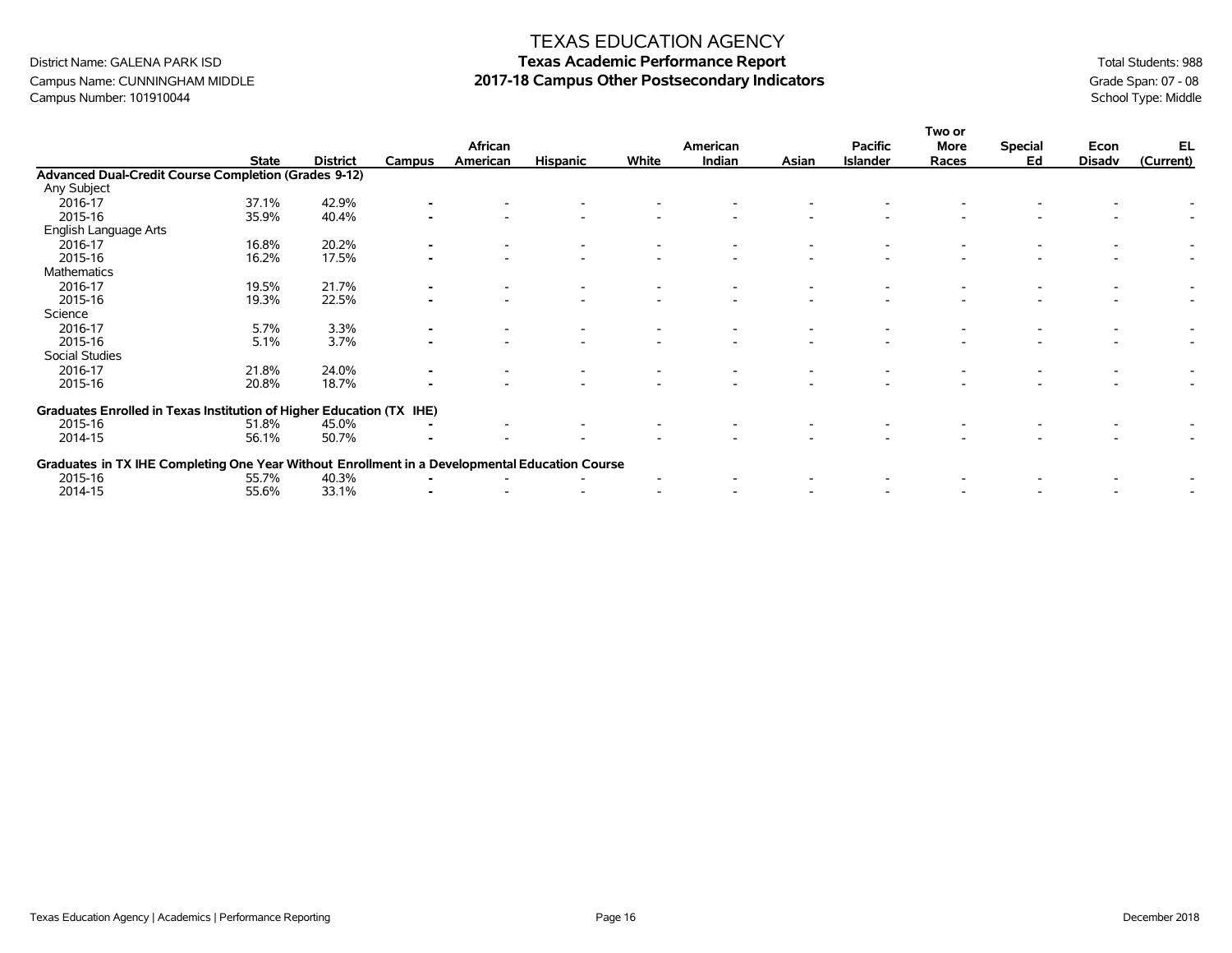#### District Name: GALENA PARK ISD Campus Name: CUNNINGHAM MIDDLE Campus Number: 101910044

# TEXAS EDUCATION AGENCY

#### **Texas Academic Performance Report 2017-18 Campus Student Information**

|                                                           | ---------------- Campus ---------------- |         |                 |              |
|-----------------------------------------------------------|------------------------------------------|---------|-----------------|--------------|
| <b>Student Information</b>                                | Count                                    | Percent | <b>District</b> | <b>State</b> |
| <b>Total Students</b>                                     | 988                                      | 100.0%  | 22,565          | 5,385,012    |
| Students by Grade:                                        |                                          |         |                 |              |
| Early Childhood Education                                 | 0                                        | 0.0%    | 0.2%            | 0.3%         |
| Pre-Kindergarten                                          | $\pmb{0}$                                | 0.0%    | 4.4%            | 4.3%         |
| Kindergarten                                              | $\Omega$                                 | 0.0%    | 6.2%            | 6.9%         |
| Grade 1                                                   | $\Omega$                                 | 0.0%    | 7.2%            | 7.2%         |
| Grade 2                                                   | $\Omega$                                 | 0.0%    | 7.0%            | 7.3%         |
| Grade 3                                                   | $\mathbf 0$                              | 0.0%    | 7.4%            | 7.6%         |
| Grade 4                                                   | $\mathbf 0$                              | 0.0%    | 7.5%            | 7.7%         |
| Grade 5                                                   | $\mathbf 0$                              | 0.0%    | 7.4%            | 7.7%         |
| Grade 6                                                   | $\pmb{0}$                                | 0.0%    | 7.4%            | 7.5%         |
| Grade 7                                                   | 469                                      | 47.5%   | 7.3%            | 7.5%         |
| Grade 8                                                   | 519                                      | 52.5%   | 7.8%            | 7.4%         |
| Grade 9                                                   | 0                                        | 0.0%    | 7.6%            | 8.0%         |
| Grade 10                                                  | $\mathbf 0$                              | 0.0%    | 7.5%            | 7.4%         |
| Grade 11                                                  | 0                                        | 0.0%    | 7.6%            | 6.9%         |
| Grade 12                                                  | 0                                        | 0.0%    | 7.3%            | 6.4%         |
| Ethnic Distribution:                                      |                                          |         |                 |              |
| African American                                          | 356                                      | 36.0%   | 15.5%           | 12.6%        |
| Hispanic                                                  | 579                                      | 58.6%   | 78.2%           | 52.4%        |
| White                                                     | 27                                       | 2.7%    | 4.6%            | 27.8%        |
| American Indian                                           | 5                                        | 0.5%    | 0.3%            | 0.4%         |
| Asian                                                     | 8                                        | 0.8%    | 0.7%            | 4.4%         |
| Pacific Islander                                          | $\mathbf{1}$                             | 0.1%    | 0.0%            | 0.1%         |
| Two or More Races                                         | 12                                       | 1.2%    | 0.7%            | 2.3%         |
| Economically Disadvantaged                                | 796                                      | 80.6%   | 79.8%           | 58.8%        |
| Non-Educationally Disadvantaged                           | 192                                      | 19.4%   | 20.2%           | 41.2%        |
| English Learners (EL)                                     | 137                                      | 13.9%   | 31.6%           | 18.8%        |
| Students w/ Disciplinary Placements (2016-17)             | 16                                       | 1.4%    | 1.2%            | 1.3%         |
| At-Risk                                                   | 521                                      | 52.7%   | 65.4%           | 50.8%        |
| Students with Disabilities by Type of Primary Disability: |                                          |         |                 |              |
| Total Students with Disabilities                          | 99                                       |         |                 |              |
| By Type of Primary Disability                             |                                          |         |                 |              |
| Students with Intellectual Disabilities                   | 63                                       | 63.6%   | 52.7%           | 43.3%        |
| Students with Physical Disabilities                       | $\ast$                                   | $\ast$  | 14.6%           | 21.9%        |
| <b>Students with Autism</b>                               | $\ast$                                   | $\ast$  | 10.4%           | 13.2%        |
| Students with Behavioral Disabilities                     | 32                                       | 32.3%   | 20.6%           | 20.3%        |
| Students with Non-Categorical Early Childhood             | 0                                        | $0.0\%$ | 1.8%            | 1.4%         |
| Mobility (2016-17):                                       |                                          |         |                 |              |
| <b>Total Mobile Students</b>                              | 150                                      | 13.6%   | 12.6%           | 16.0%        |
| By Ethnicity:                                             |                                          |         |                 |              |
| African American                                          | 67                                       | 6.1%    |                 |              |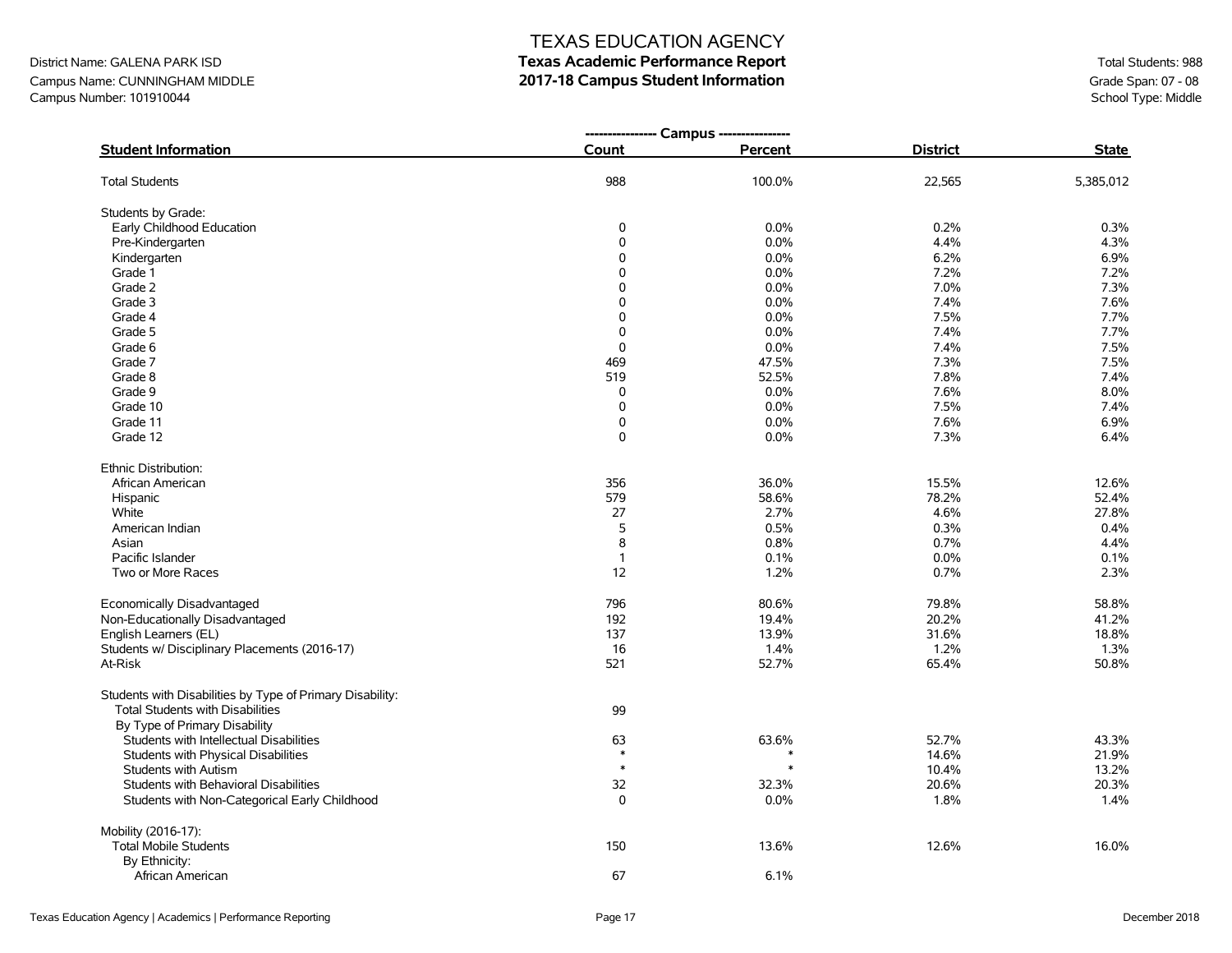#### **Texas Academic Performance Report 2017-18 Campus Student Information**

District Name: GALENA PARK ISD Campus Name: CUNNINGHAM MIDDLE Campus Number: 101910044

|                            | ---------------- | Campus --------------- |                 |              |
|----------------------------|------------------|------------------------|-----------------|--------------|
| <b>Student Information</b> | Count            | Percent                | <b>District</b> | <b>State</b> |
| Hispanic                   | 78               | 7.1%                   |                 |              |
| White                      |                  | 0.5%                   |                 |              |
| American Indian            |                  | 0.0%                   |                 |              |
| Asian                      | 0                | 0.0%                   |                 |              |
| Pacific Islander           | 0                | 0.0%                   |                 |              |
| Two or More Races          | O                | 0.0%                   |                 |              |

|                            | --------Non-Special Education Rates-------- |                 |              | --------Special Education Rates-------- |                 |              |
|----------------------------|---------------------------------------------|-----------------|--------------|-----------------------------------------|-----------------|--------------|
| <b>Student Information</b> | Campus                                      | <b>District</b> | <b>State</b> | Campus                                  | <b>District</b> | <b>State</b> |
| Retention Rates by Grade:  |                                             |                 |              |                                         |                 |              |
| Kindergarten               | $\overline{\phantom{a}}$                    | 2.9%            | 1.8%         | $\overline{\phantom{0}}$                | 3.8%            | 6.9%         |
| Grade 1                    | $\overline{\phantom{a}}$                    | 7.1%            | 3.4%         | $\overline{\phantom{0}}$                | 8.9%            | 6.2%         |
| Grade 2                    | $\overline{\phantom{0}}$                    | 5.6%            | 2.1%         | $\overline{\phantom{0}}$                | 8.8%            | 2.6%         |
| Grade 3                    | ۰                                           | 4.0%            | 1.3%         | $\overline{\phantom{0}}$                | 1.9%            | $1.0\%$      |
| Grade 4                    | $\overline{\phantom{a}}$                    | 2.0%            | 0.6%         | $\overline{\phantom{0}}$                | 0.6%            | 0.5%         |
| Grade 5                    | $\overline{\phantom{0}}$                    | 0.5%            | 0.7%         | $\overline{\phantom{0}}$                | $0.0\%$         | 0.6%         |
| Grade 6                    | $\overline{\phantom{a}}$                    | 0.3%            | 0.5%         | $\overline{\phantom{0}}$                | $0.0\%$         | 0.6%         |
| Grade 7                    | 1.3%                                        | 0.5%            | 0.7%         | $0.0\%$                                 | 0.5%            | 0.6%         |
| Grade 8                    | 0.2%                                        | 0.4%            | 0.6%         | $0.0\%$                                 | $0.0\%$         | 0.8%         |
| Grade 9                    |                                             | 0.5%            | $8.0\%$      |                                         | 1.4%            | 13.5%        |

| <b>Class Size Information</b>                  | Campus                   | <b>District</b> | <b>State</b> |
|------------------------------------------------|--------------------------|-----------------|--------------|
| Class Size Averages by Grade and Subject       |                          |                 |              |
| (Derived from teacher responsibility records): |                          |                 |              |
| Elementary:                                    |                          |                 |              |
| Kindergarten                                   | $\overline{\phantom{a}}$ | 17.0            | 18.7         |
| Grade 1                                        | $\overline{\phantom{a}}$ | 19.6            | 18.8         |
| Grade 2                                        | $\overline{\phantom{a}}$ | 18.6            | 18.8         |
| Grade 3                                        | $\overline{\phantom{a}}$ | 18.4            | 19.0         |
| Grade 4                                        | $\overline{\phantom{a}}$ | 18.9            | 19.2         |
| Grade 5                                        | $\overline{\phantom{a}}$ | 20.1            | 21.2         |
| Grade 6                                        | $\overline{\phantom{a}}$ | 19.3            | 20.3         |
| Secondary:                                     |                          |                 |              |
| English/Language Arts                          | 17.5                     | 14.2            | 16.7         |
| Foreign Languages                              | 24.0                     | 24.7            | 18.6         |
| <b>Mathematics</b>                             | 17.9                     | 15.9            | 17.9         |
| Science                                        | 18.8                     | 17.0            | 19.0         |
| Social Studies                                 | 18.3                     | 18.3            | 19.3         |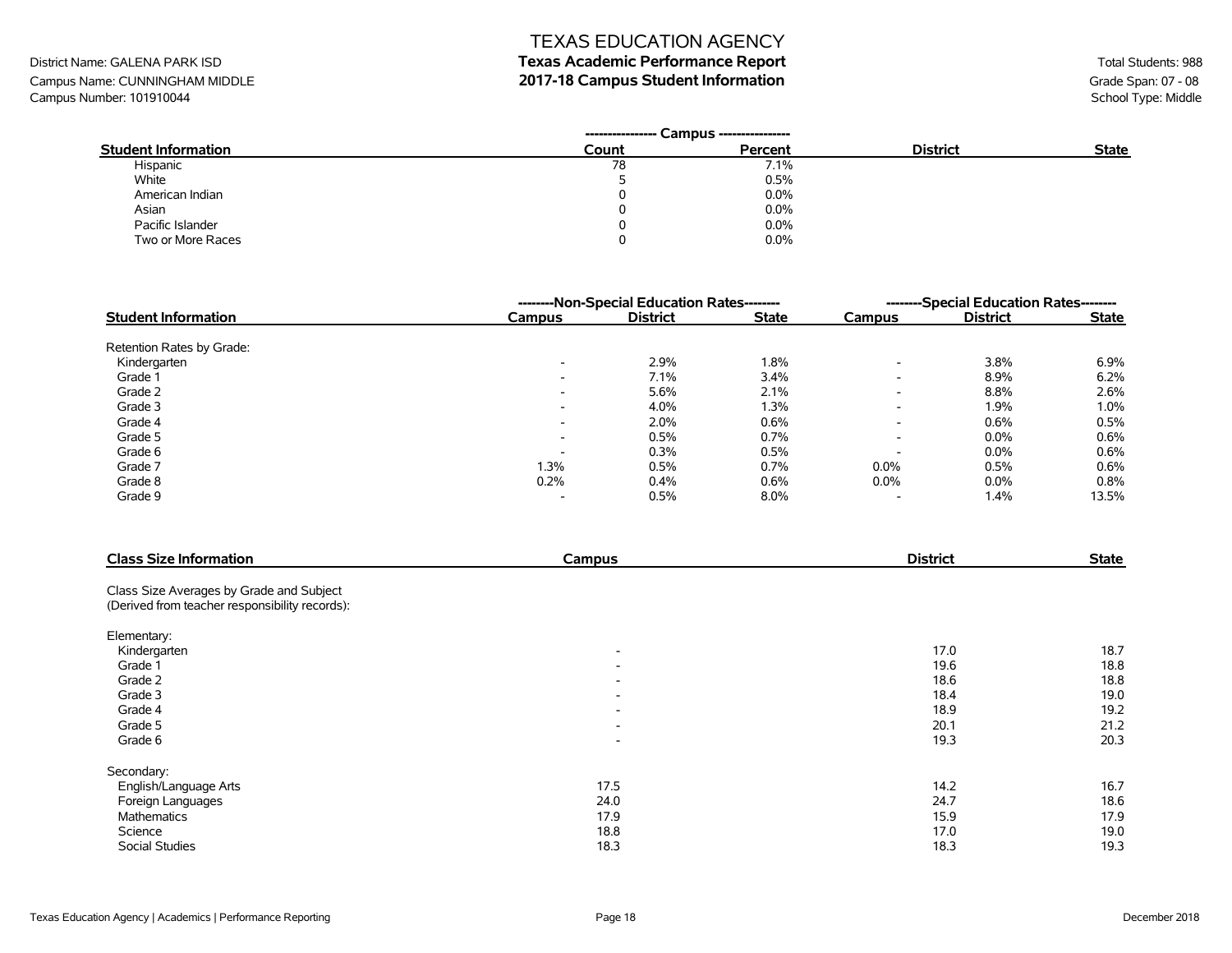# District Name: GALENA PARK ISD **Texas Academic Performance Report Texas Academic Performance Report Total Students: 988**

Campus Name: CUNNINGHAM MIDDLE **2017-18 Campus Staff Information** Campus Number: 101910044 Grade Span: 07 - 08<br>Campus Number: 101910044 School Type: Middle Campus Number: 101910044

|                                           | ---------------- Campus ---------------- |         |                 |              |
|-------------------------------------------|------------------------------------------|---------|-----------------|--------------|
| <b>Staff Information</b>                  | Count/Average                            | Percent | <b>District</b> | <b>State</b> |
| <b>Total Staff</b>                        | 80.6                                     | 100.0%  | 100.0%          | 100.0%       |
| Professional Staff:                       | 75.8                                     | 94.0%   | 59.8%           | 64.1%        |
| Teachers                                  | 63.8                                     | 79.1%   | 44.1%           | 50.1%        |
| Professional Support                      | 8.0                                      | 9.9%    | 11.6%           | 9.8%         |
| Campus Administration (School Leadership) | 4.0                                      | 5.0%    | 2.5%            | 3.0%         |
| Librarians                                |                                          |         |                 |              |
| Full-time                                 | 1.0                                      | n/a     | 18.0            | 4,429.0      |
| Part-time                                 | 0.0                                      | n/a     | 4.0             | 578.0        |
| Counselors                                |                                          |         |                 |              |
| Full-time                                 | 2.0                                      | n/a     | 46.0            | 12,131.0     |
| Part-time                                 | 0.0                                      | n/a     | 0.0             | 1,148.0      |
| <b>Educational Aides:</b>                 | 4.9                                      | 6.0%    | 7.5%            | 10.1%        |
| Total Minority Staff:                     | 68.4                                     | 84.8%   | 75.7%           | 49.9%        |
| Teachers by Ethnicity and Sex:            |                                          |         |                 |              |
| African American                          | 47.5                                     | 74.5%   | 30.3%           | 10.4%        |
| Hispanic                                  | 5.0                                      | 7.8%    | 35.2%           | 27.2%        |
| White                                     | 9.2                                      | 14.5%   | 28.0%           | 58.9%        |
| American Indian                           | 0.0                                      | 0.0%    | 0.3%            | 0.3%         |
| Asian                                     | 2.0                                      | 3.1%    | 4.5%            | 1.6%         |
| Pacific Islander                          | 0.0                                      | 0.0%    | 0.1%            | 0.4%         |
| Two or More Races                         | 0.0                                      | 0.0%    | 1.5%            | 1.1%         |
| Males                                     | 21.0                                     | 32.9%   | 25.5%           | 23.7%        |
| Females                                   | 42.8                                     | 67.1%   | 74.5%           | 76.3%        |
| Teachers by Highest Degree Held:          |                                          |         |                 |              |
| No Degree                                 | 1.0                                      | 1.6%    | 1.3%            | 1.4%         |
| <b>Bachelors</b>                          | 35.3                                     | 55.3%   | 71.7%           | 74.1%        |
| <b>Masters</b>                            | 25.5                                     | 40.0%   | 25.7%           | 23.8%        |
| Doctorate                                 | 2.0                                      | 3.1%    | 1.3%            | 0.7%         |
| Teachers by Years of Experience:          |                                          |         |                 |              |
| <b>Beginning Teachers</b>                 | 4.8                                      | 7.5%    | 9.0%            | 8.2%         |
| 1-5 Years Experience                      | 25.2                                     | 39.6%   | 33.2%           | 29.1%        |
| 6-10 Years Experience                     | 12.0                                     | 18.8%   | 18.2%           | 19.1%        |
| 11-20 Years Experience                    | 13.8                                     | 21.6%   | 27.8%           | 28.2%        |
| Over 20 Years Experience                  | 8.0                                      | 12.5%   | 11.9%           | 15.3%        |
| Number of Students per Teacher            | 15.5                                     | n/a     | 16.0            | 15.1         |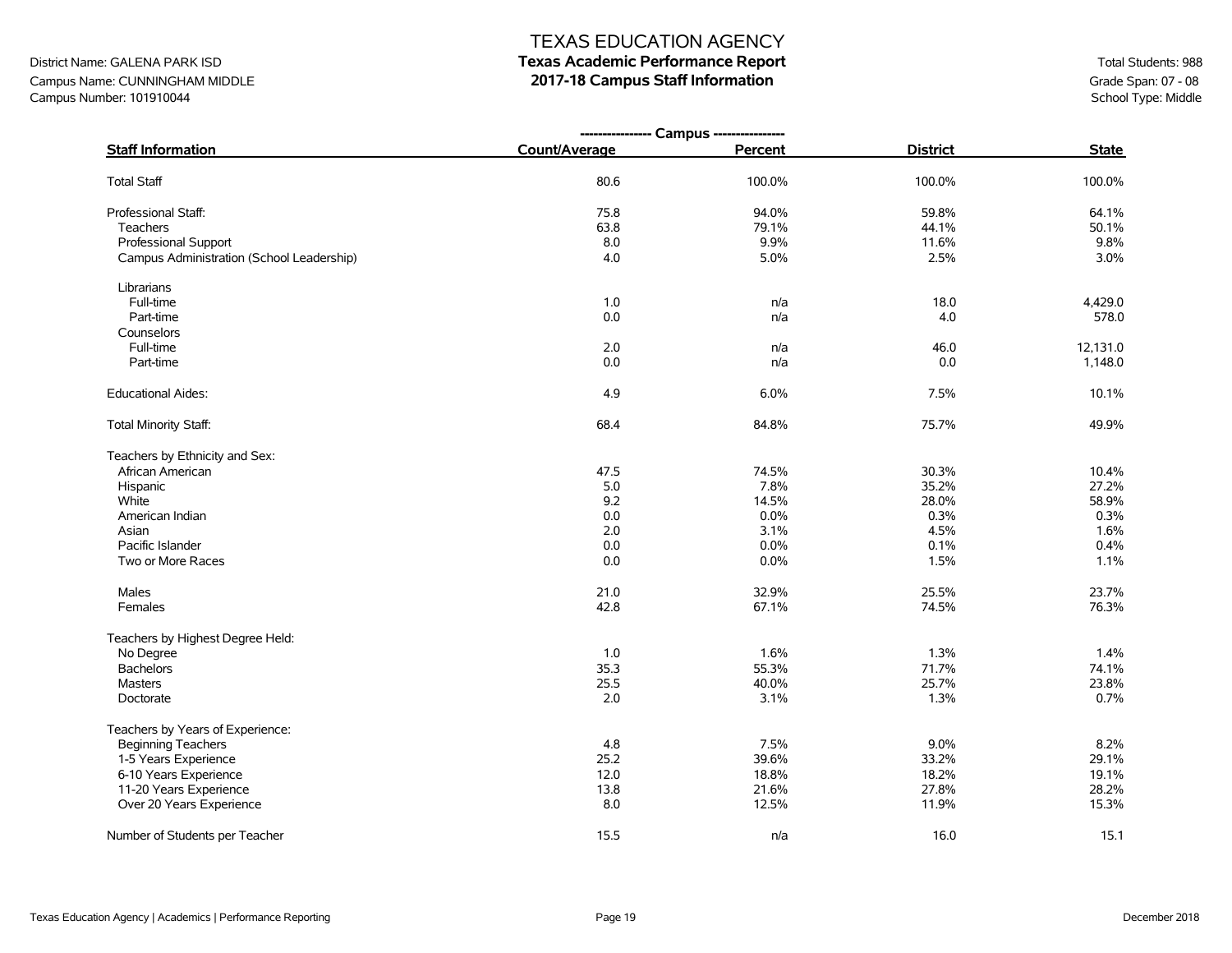# District Name: GALENA PARK ISD **Texas Academic Performance Report Texas Academic Performance Report Total Students: 988**

Campus Name: CUNNINGHAM MIDDLE **2017-18 Campus Staff Information** Campus Number: 101910044 Grade Span: 07 - 08<br>Campus Number: 101910044 School Type: Middle Campus Number: 101910044

| <b>Staff Information</b>                                             | Campus   | <b>District</b> | <b>State</b> |
|----------------------------------------------------------------------|----------|-----------------|--------------|
| Experience of Campus Leadership:                                     |          |                 |              |
| Average Years Experience of Principals                               | 4.0      | 5.8             | 6.3          |
| Average Years Experience of Principals with District                 | 4.0      | 4.8             | 5.4          |
| Average Years Experience of Assistant Principals                     | 8.3      | 4.7             | 5.2          |
| Average Years Experience of Assistant Principals with District       | 3.7      | 3.6             | 4.6          |
| Average Years Experience of Teachers:                                | 9.4      | 9.8             | 10.9         |
| Average Years Experience of Teachers with District:                  | 7.6      | 7.4             | 7.1          |
| Average Teacher Salary by Years of Experience (regular duties only): |          |                 |              |
| <b>Beginning Teachers</b>                                            | \$53,999 | \$52,482        | \$47,667     |
| 1-5 Years Experience                                                 | \$54,648 | \$55,004        | \$49,663     |
| 6-10 Years Experience                                                | \$56,366 | \$56,195        | \$52,056     |
| 11-20 Years Experience                                               | \$58,618 | \$58,733        | \$55,246     |
| Over 20 Years Experience                                             | \$67,066 | \$65,648        | \$61,428     |
| Average Actual Salaries (regular duties only):                       |          |                 |              |
| <b>Teachers</b>                                                      | \$57,338 | \$57,300        | \$53,334     |
| Professional Support                                                 | \$65,671 | \$66,540        | \$63,165     |
| Campus Administration (School Leadership)                            | \$88,264 | \$83,410        | \$77,712     |
| Instructional Staff Percent:                                         | n/a      | 58.6%           | 64.4%        |
| Contracted Instructional Staff (not incl. above):                    | 0.0      | 0.0             | 6,218.9      |